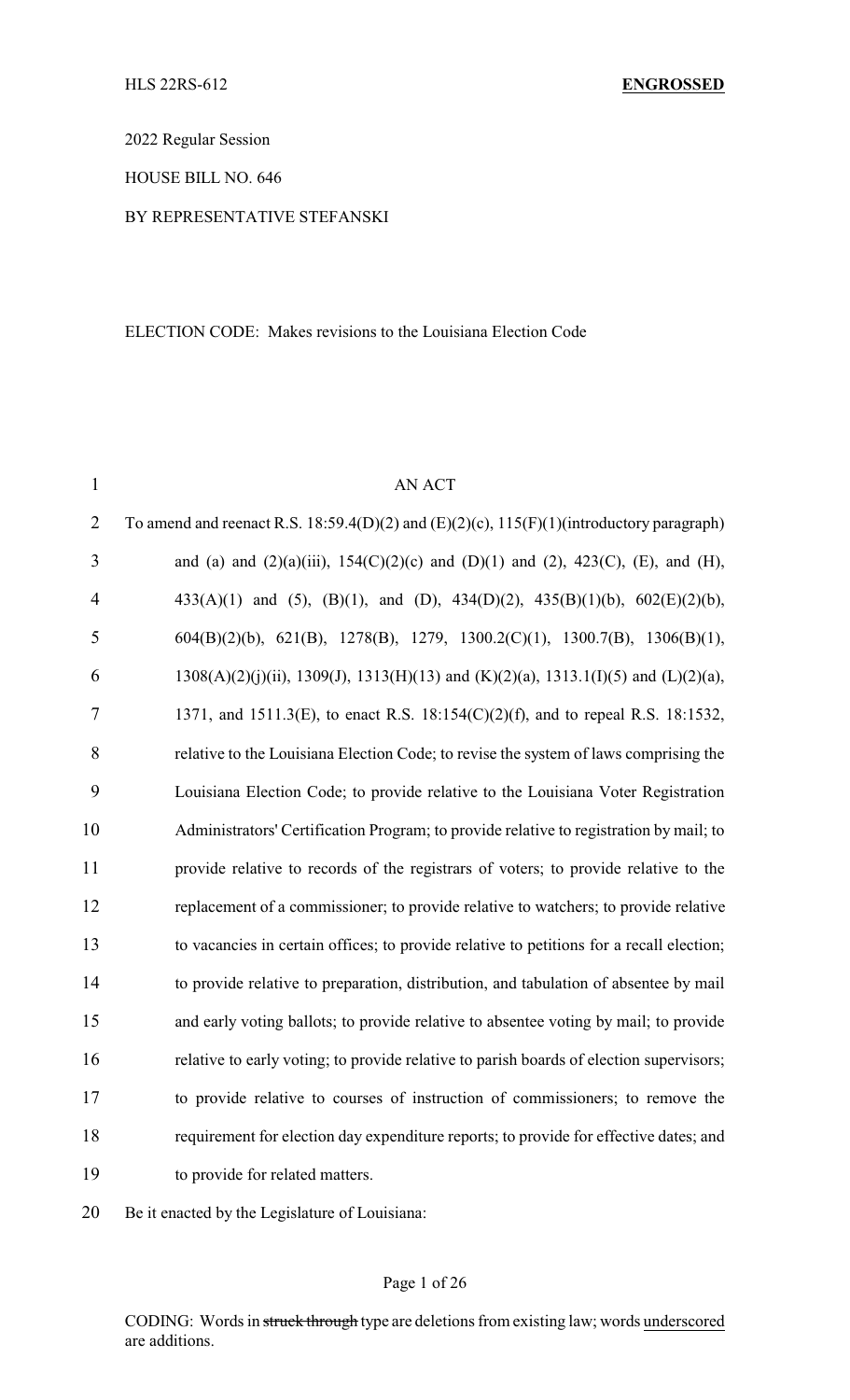| $\mathbf{1}$   | Section 1. R.S. $18:59.4(D)(2)$ and $(E)(2)(c)$ , $115(F)(1)$ (introductory paragraph) and   |
|----------------|----------------------------------------------------------------------------------------------|
| $\overline{2}$ | (a) and (2)(a)(iii), 154(C)(2)(c) and (D)(1) and (2), 434(D)(2), 435(B)(1)(b), 602(E)(2)(b), |
| 3              | 621(B), 1278(B), 1279, 1300.2(C)(1), 1300.7(B),<br>$604(B)(2)(b)$ ,<br>1306(B)(1),           |
| 4              | 1308(A)(2)(j)(ii), 1309(J), 1313(H)(13) and (K)(2)(a), 1313.1(I)(5) and (L)(2)(a), and       |
| 5              | 1511.3(E) are hereby amended and reenacted and R.S. 18:154(C)(2)(f) is hereby enacted to     |
| 6              | read as follows:                                                                             |
| 7              | §59.4. The Louisiana Voter Registration Administrators' Certification Program;               |
| 8              | requirements; compensation                                                                   |
| 9              | $\ast$<br>$\ast$<br>$\ast$                                                                   |
| 10             | D.                                                                                           |
| 11             | $\ast$<br>*<br>$\ast$                                                                        |
| 12             | (2) The Voter Registration Administrators' Certification Program requires                    |
| 13             | the following: a minimum of twelve courses of twelve hours in length for a total of          |
| 14             | one hundred forty-four hours to be completed within five years, except that if a             |
| 15             | gubernatorially declared state of emergency impacts the certification process, the           |
| 16             | course work shall be completed within six years; maintenance of a yearly rating of           |
| 17             | "excellent" as determined through the standards specified in R.S. $18:55(A)$ ; five          |
| 18             | years work experience related to the administration of elections and voter                   |
| 19             | registration; and completion of all continuing education course hours required to            |
| 20             | maintain certification. If these requirements are not met, the registrar of voters, chief    |
| 21             | deputy registrar, or confidential assistant, as the case may be, will lose certification     |
| 22             | and certification compensation until certification requirements are once again               |
| 23             | attained.                                                                                    |
| 24             | Ε.                                                                                           |
| 25             | ∗<br>∗<br>∗                                                                                  |
| 26             | (2)                                                                                          |
| 27             | ∗<br>∗<br>$\ast$                                                                             |
| 28             | (c) A registrar of voters, chief deputy registrar, or confidential assistant to              |
| 29             | a registrar of voters shall complete the requirements of Subsections D and E of this         |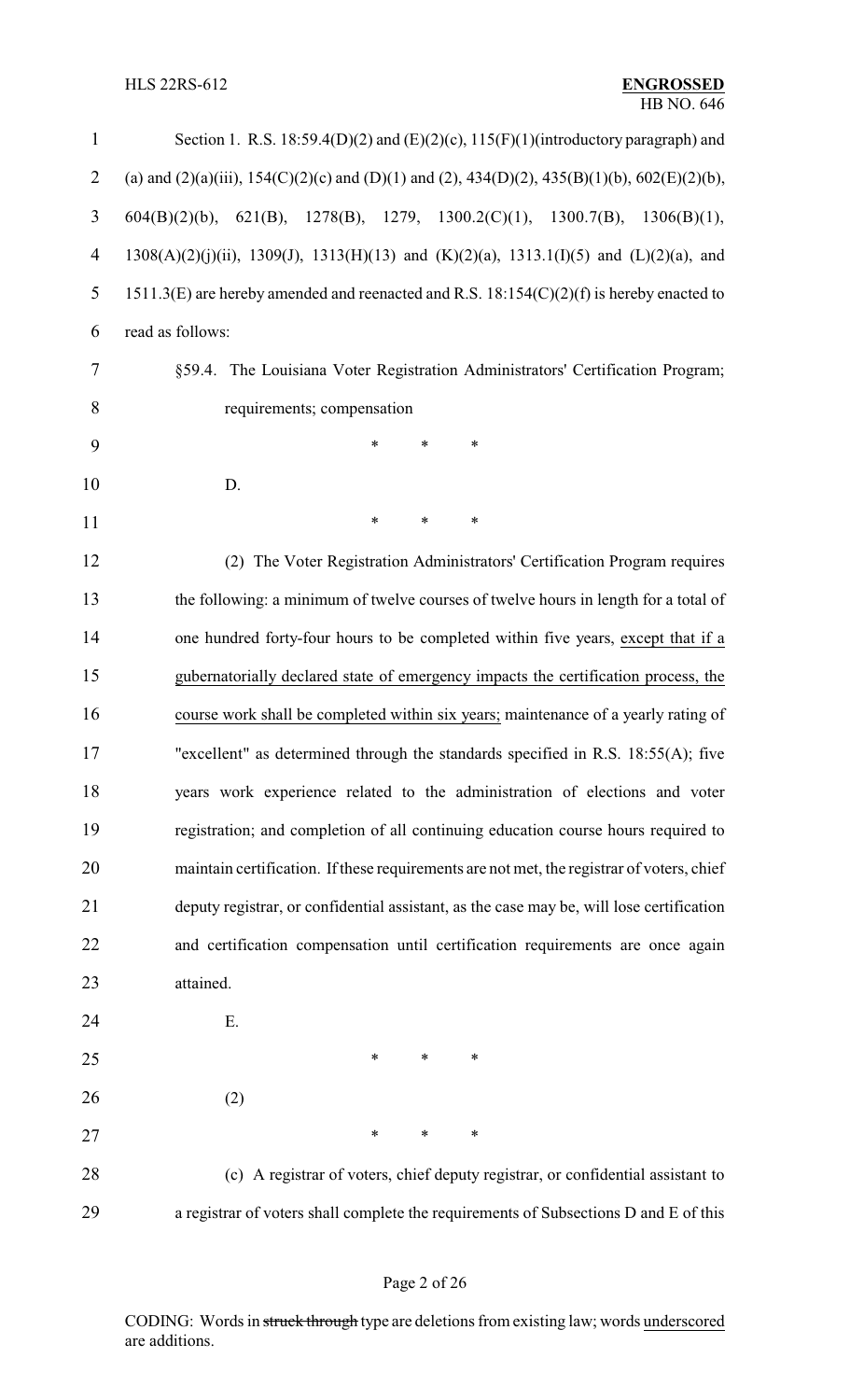| $\mathbf{1}$   | Section in order to receive the seven percent compensation enhancement. If a               |
|----------------|--------------------------------------------------------------------------------------------|
| $\overline{2}$ | registrar of voters, chief deputy registrar, or confidential assistant to a registrar of   |
| 3              | voters does not complete the certification program as provided in Subsections D and        |
| $\overline{4}$ | E of this Section, his salary shall remain as provided in R.S. 18:55 or 59. If, after      |
| 5              | certification, a registrar of voters, chief deputy registrar, or confidential assistant to |
| 6              | a registrar of voters does not receive certification renewal within each three-year        |
| 7              | period, or within a four-year period if a gubernatorially declared state of emergency      |
| 8              | impacts the certification process, his salary shall revert back to the salary scale        |
| 9              | provided for in R.S. 18:55 or 59. Notwithstanding the provisions of R.S. 18:57, the        |
| 10             | failure to maintain certification shall result in the loss of the compensation             |
| 11             | enhancement provided for in this Section.                                                  |
| 12             | *<br>*<br>*                                                                                |
| 13             | §115. Registration by mail                                                                 |
| 14             | *<br>∗<br>∗                                                                                |
| 15             | F.(1) Any registered voter who has registered by mail and has not previously               |
| 16             | voted in the parish in which he is registered shall vote in accordance with one of the     |
| 17             | following:                                                                                 |
| 18             | (a) During early voting in the office of the registrar of voters, or In person             |
| 19             | at any location where early voting is conducted in the parish in which he is registered    |
| 20             | to vote.                                                                                   |
| 21             | ∗<br>*<br>∗                                                                                |
| 22             | (2) The provisions of Paragraph (1) of this Subsection shall not apply in the              |
| 23             | case of the following:                                                                     |
| 24             | (a)                                                                                        |
| 25             | ∗<br>∗<br>∗                                                                                |
| 26             | (iii) Any person who is otherwise entitled to vote and who has submitted to                |
| 27             | the registrar of voters current proof of disability from a physician, optometrist,         |
| 28             | physician assistant as defined in R.S. 37:1360.22, or a nurse practitioner as defined      |
| 29             | in R.S. 37:913 along with a certification from the physician, optometrist, physician       |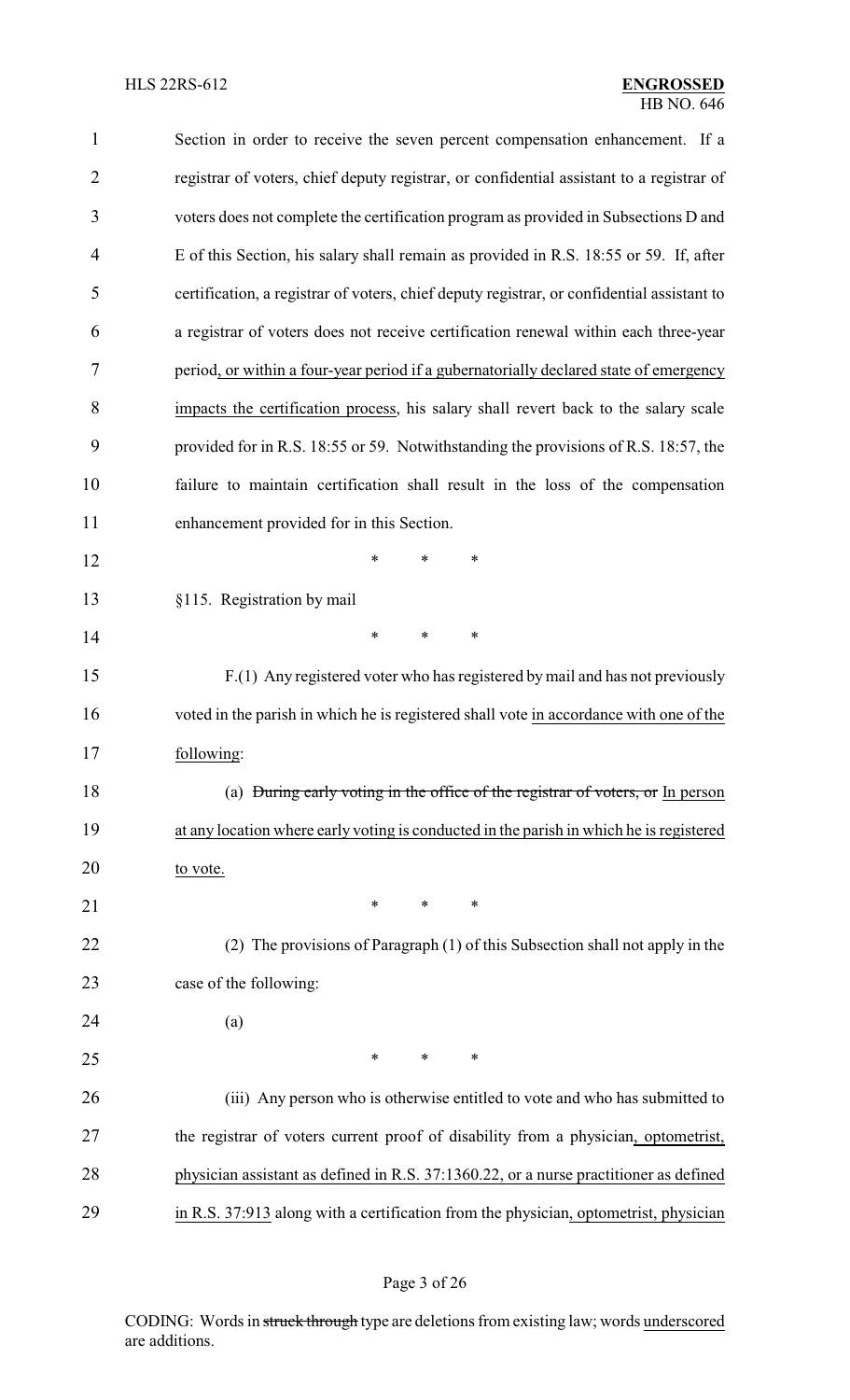| $\mathbf{1}$ | assistant as defined in R.S. 37:1360.22, or a nurse practitioner as defined in R.S.         |
|--------------|---------------------------------------------------------------------------------------------|
| 2            | 37:913 which indicates that by reason of the person's disability the person is unable       |
| 3            | to appear in person to vote either during early voting or at the polling place on           |
| 4            | election day, and if the person submitted the proof of disability to registrar by mail,     |
| 5            | who included in his submission to the registrar a copy of his Louisiana driver's            |
| 6            | license, his Louisiana special identification card issued pursuant to R.S. 40:1321, or      |
| 7            | other generally recognized picture identification card that contains the name and           |
| 8            | signature of the person, or a form on which the person has listed the names and             |
| 9            | addresses of at least two persons residing in his precinct who could make oath, if          |
| 10           | required, to the effect that the person is physically disabled.                             |
| 11           | $\ast$<br>$\ast$<br>$\ast$                                                                  |
| 12           | §154. Records open to inspection; copying; exceptions                                       |
| 13           | ∗<br>∗<br>∗                                                                                 |
| 14           | (C)                                                                                         |
| 15           | ∗<br>*<br>∗                                                                                 |
| 16           | (2)                                                                                         |
| 17           |                                                                                             |
| 18           | (c) Notwithstanding the provisions of Paragraph (1) of this Subsection, the                 |
| 19           | Department of State or registrar of voters may shall transmit the email address, if         |
| 20           | available, of a candidate to the Supervisory Committee on Campaign Finance                  |
| 21           | <b>Disclosure</b> Board of Ethics for purposes of contacting the candidate person regarding |
| 22           | campaign finance reporting matters relating to laws within the jurisdiction of the          |
| 23           | board. The supervisory committee Board of Ethics shall not disclose information             |
| 24           | transmitted to it pursuant to this Subparagraph.                                            |
| 25           | $\ast$<br>∗<br>*                                                                            |
| 26           | Notwithstanding the provisions of Paragraph (1) of this Subsection, the<br>(f)              |
| 27           | Department of State or registrar of voters may transmit a registered voter's full date      |
| 28           | of birth and mother's maiden name to the Louisiana Department of Health to amend            |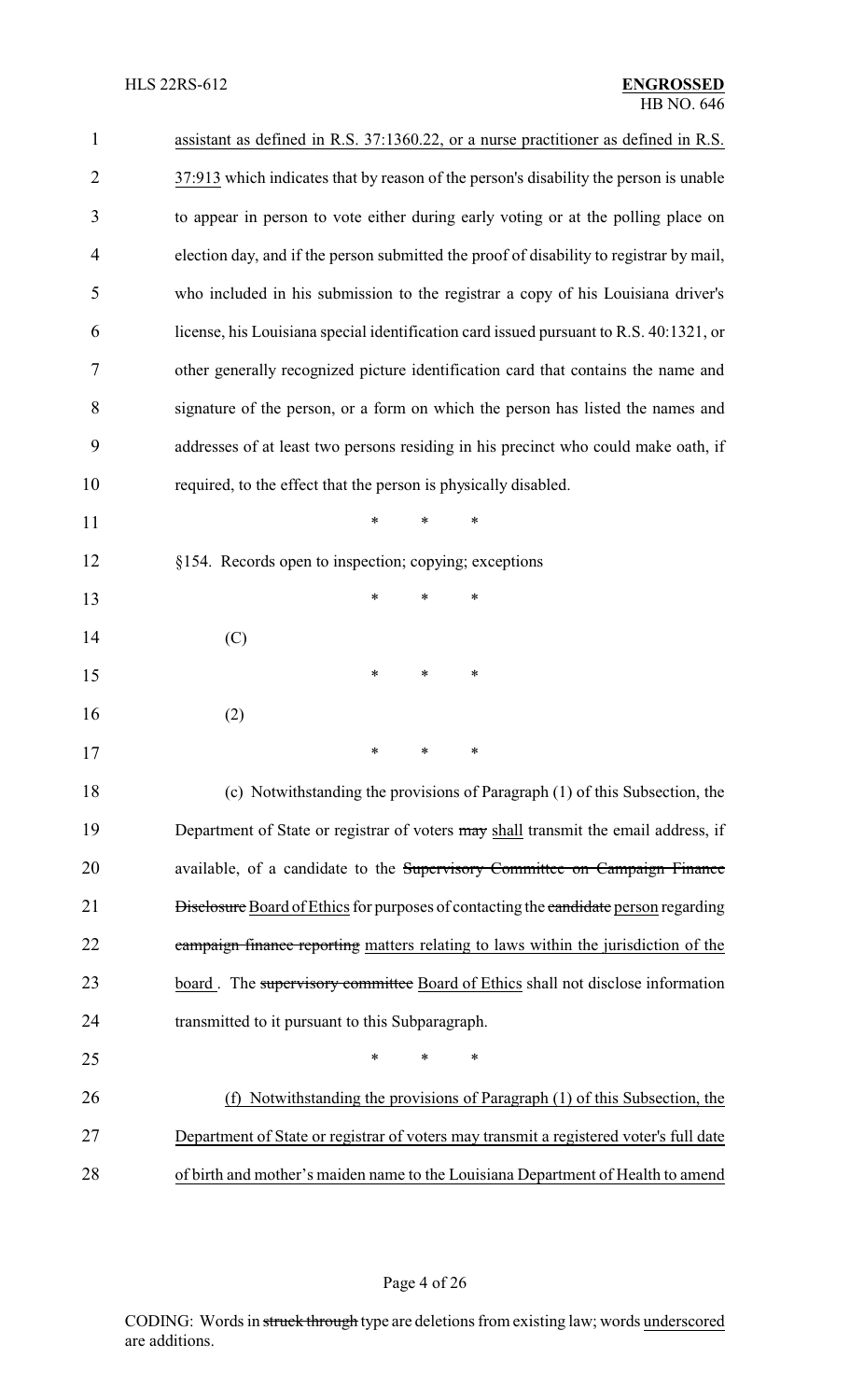| $\mathbf{1}$   | the voter's birth certificate. The Louisiana Department of Health shall not disclose  |
|----------------|---------------------------------------------------------------------------------------|
| $\overline{2}$ | information transmitted to it pursuant to this Subparagraph.                          |
| 3              | D.(1) Notwithstanding the provisions of this Section, the registrar shall not         |
| 4              | disclose the name and address of a law enforcement officer, other than on a general   |
| 5              | list, if he has received certification from the law enforcement agency employing the  |
| 6              | officer that the officer is engaging in hazardous activities to the extent that it is |
| 7              | necessary for his name and address to be kept confidential.                           |
| 8              | (2) Notwithstanding the provisions of this Section, the Department of State           |
| 9              | shall not disclose the name and address of a law enforcement officer, other than on   |
| 10             | a general list, if the secretary of state has received certification from the law     |
| 11             | enforcement agency employing the officer that the officer is engaging in hazardous    |
| 12             | activities to the extent that it is necessary for his name and address to be kept     |
| 13             | confidential.                                                                         |
| 14             | $\ast$<br>*<br>∗                                                                      |
| 15             | §434.<br>Commissioners and alternate commissioners; selection; commission;            |
| 16             | disqualification; replacement                                                         |
| 17             |                                                                                       |
| 18             | D. Replacement of a commissioner.                                                     |
| 19             | $\ast$<br>∗                                                                           |
| 20             | (2) If a commissioner fails to appear at the polling place at least thirty            |
| 21             | minutes before the time when the polls are to open on election day, or if a           |
| 22             | commissioner is selected as commissioner-in-charge, the commissioner-in-charge        |
| 23             | shall select an alternate commissioner to serve in place of the absent commissioner.  |
| 24             | An alternate commissioner who replaces an absent commissioner in a primary            |
| 25             | election shall replace the absent commissioner in the general election. If there are  |
| 26             | no alternate commissioners or an insufficient number of alternate commissioners       |
| 27             | available, the commissioner-in-charge shall select a person to serve as commissioner  |
| 28             | from the list containing the names of those who have received certificates of         |
| 29             | instruction that was furnished him by the parish board of election supervisors        |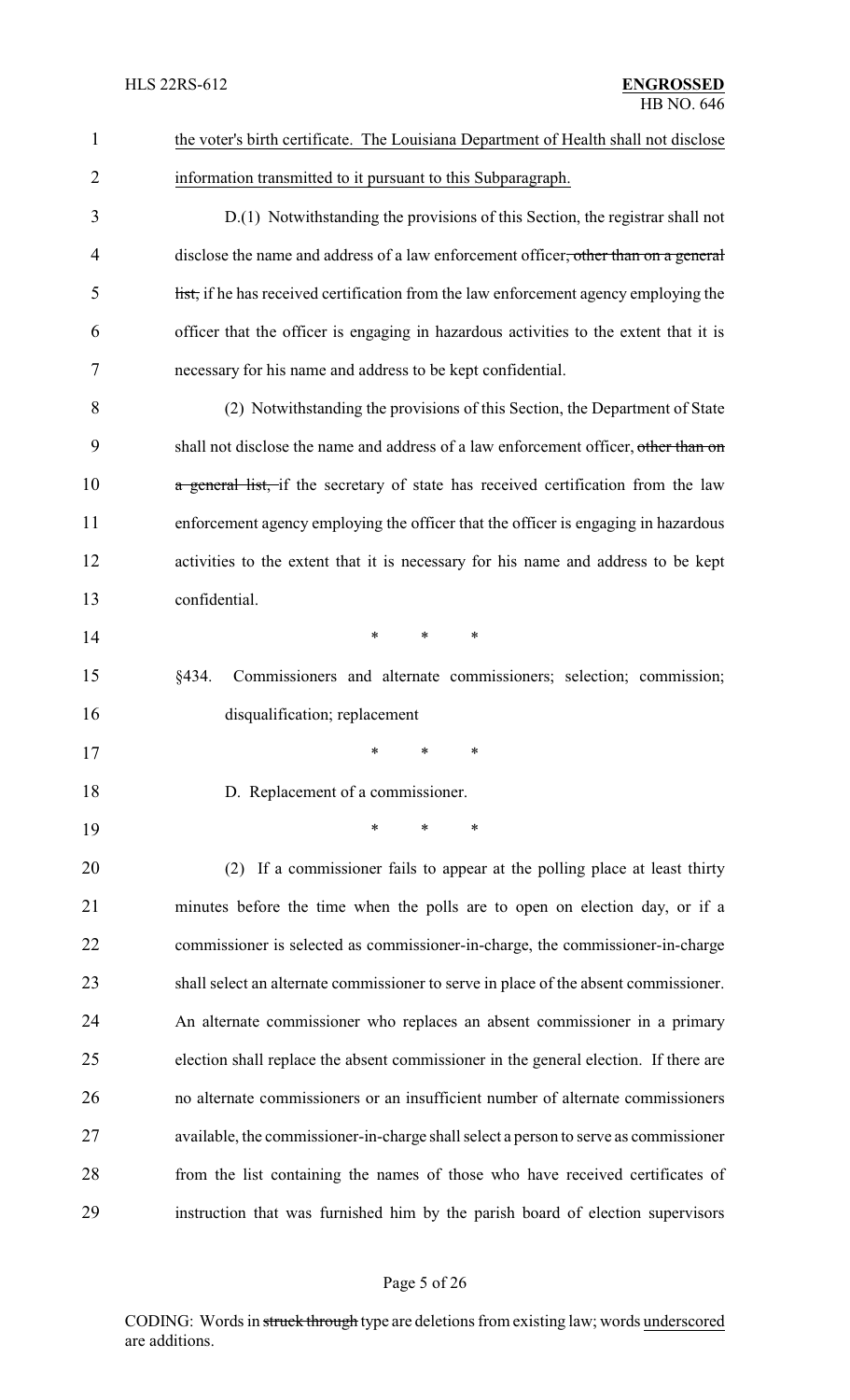| $\mathbf{1}$   | pursuant to R.S. $18:431(A)(5)$ R.S. $18:431(B)(4)$ . If no person on that list is       |
|----------------|------------------------------------------------------------------------------------------|
| $\overline{2}$ | available to serve as commissioner, the commissioner-in-charge shall select any          |
| 3              | person present at the polls who possesses the qualifications of a commissioner as set    |
| $\overline{4}$ | forth in R.S. $18:425(B)$ . If there is no such qualified person available, the          |
| 5              | commissioner-in-charge shall select a watcher.                                           |
| 6              | $\ast$<br>$\ast$<br>*                                                                    |
| 7              | §435. Watchers; appointment and commission                                               |
| 8              | ∗<br>*<br>∗                                                                              |
| 9              | B(1)                                                                                     |
| 10             | ∗<br>*<br>∗                                                                              |
| 11             | (b) A list of watchers submitted by a candidate for the primary election may             |
| 12             | be used for the general election only if the candidate notifies the clerk of court in    |
| 13             | writing by 4:30 p.m. on the tenth business day before the general election that he       |
| 14             | wants to use the same list of watchers.                                                  |
| 15             | *<br>*<br>$\ast$                                                                         |
| 16             | §602. Vacancies in certain local and municipal offices; exceptions                       |
| 17             | $\ast$<br>$*$ and $*$<br>∗                                                               |
| 18             | Ε.                                                                                       |
| 19             | $\ast$<br>∗<br>∗                                                                         |
| 20             | (2)                                                                                      |
| 21             | $\ast$<br>∗<br>$\ast$                                                                    |
| 22             | (b) Immediately thereafter the governing authority, or the school board, $\sigma$ r      |
| 23             | the governor, as the case may be, if the governor issued the proclamation, the           |
| 24             | secretary of state shall publish the proclamation in the official journal of each parish |
| 25             | in which the election is to be held.                                                     |
| 26             | $\ast$<br>∗<br>∗                                                                         |
| 27             | §604. Marshal of city or municipal court; temporary absence; vacancy                     |
| 28             | ∗<br>∗<br>∗                                                                              |

## Page 6 of 26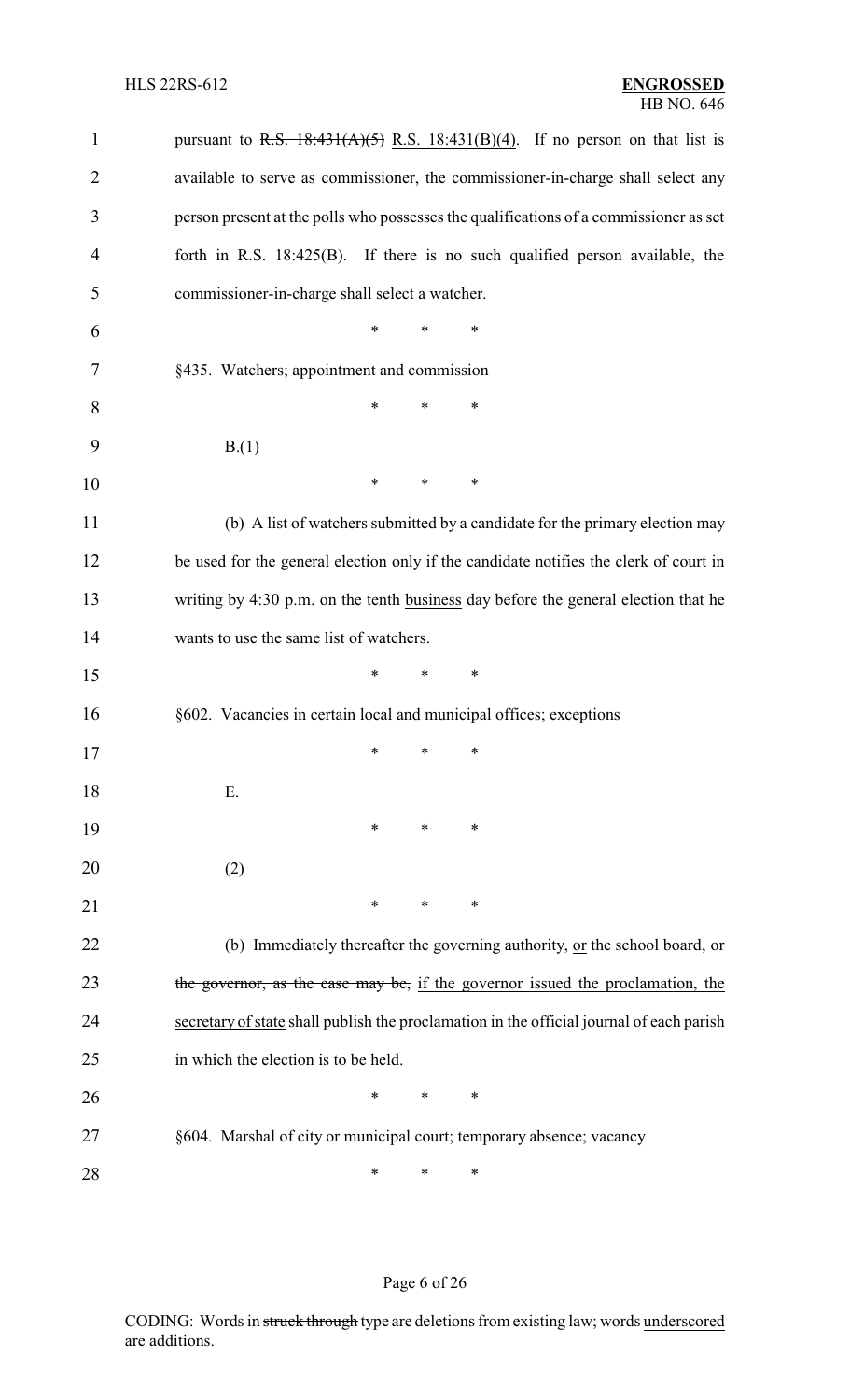| $\mathbf{1}$   | (B)                                                                                     |
|----------------|-----------------------------------------------------------------------------------------|
| $\overline{2}$ | ∗<br>$\ast$<br>∗                                                                        |
| 3              | (2)                                                                                     |
| 4              | *<br>*<br>∗                                                                             |
| 5              | (b) The appropriate governing authority or the governor, as the case may be,            |
| 6              | if the governor issued the proclamation, the secretary of state shall publish the       |
| 7              | proclamation in the official journal of the parish in which the election is to be held  |
| 8              | and also shall immediately send a copy of the proclamation by certified or registered   |
| 9              | mail to the clerk of the district court for the parish in which the vacancy occurred.   |
| 10             | $\ast$<br>∗<br>*                                                                        |
| 11             | §621. Vacancy in office of judge                                                        |
| 12             | $\ast$<br>*<br>∗                                                                        |
| 13             | B. Immediately after issuance of the proclamation, the governor secretary               |
| 14             | of state shall publish the proclamation in the official journal of each parish in which |
| 15             | the election is to be held. Within twenty-four hours after its issuance, the governor   |
| 16             | shall send a copy of the proclamation to the secretary of state. Within twenty-four     |
| 17             | hours after he receives the copy, the secretary of state shall notify all election      |
| 18             | officials having any duty to perform in connection with a special election to fill such |
| 19             | vacancy, including the parish boards of election supervisors for the parish or parishes |
| 20             | in which the vacancy occurred.                                                          |
| 21             | $\ast$<br>*<br>∗                                                                        |
| 22             | §1278. Vacancies; United States senator                                                 |
| 23             | $\ast$<br>*<br>∗                                                                        |
| 24             | B. If a vacancy occurs in the office of United States senator and the                   |
| 25             | unexpired term is more than one year, an appointment to fill the vacancy shall be       |
| 26             | temporary. Any senator so appointed shall serve until his successor is elected at a     |
| 27             | special election and takes office. Within ten days after receiving official notice of   |
| 28             | the vacancy, the governor shall issue a proclamation for special election to fill the   |
| 29             | vacancy for the unexpired term. The date of the special election shall be established   |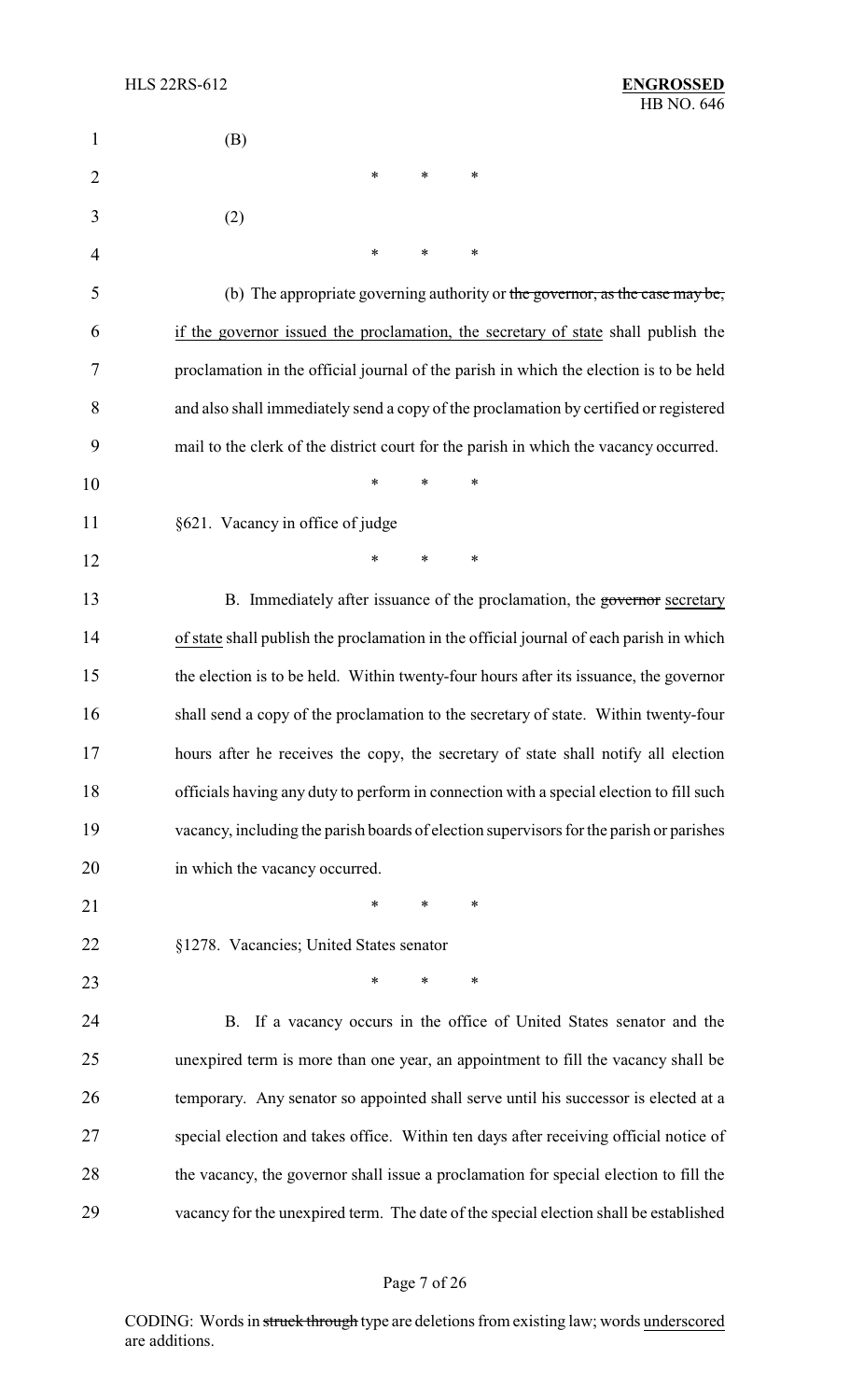1 by the governor in accordance with the provisions of R.S. 18:402(E). The dates of the qualifying period shall be established by the governor in accordance with R.S. 18:467, 467.1, and 468. Immediately after issuance of the proclamation, which shall 4 include the dates of the primary and general elections and the dates of the qualifying period, the governor shall publish the proclamation in the official journal of each parish in which the election is to be held. Within twenty-four hours after its issuance, the governor shall send a copy of the proclamation to the secretary of state. Within twenty-four hours after he receives the copy, the secretary of state shall notify all election officials having any duty to perform in connection with a special election to fill such vacancy, including the parish boards of election supervisors for the parish or parishes in which the vacancy occurred. Immediately thereafter the secretary of state shall publish the proclamation in the official journal of each parish in which the election is to be held. The election shall be conducted and the returns shall be certified as in regular elections for United States senator. \* \* \*

§1279. Vacancies; representatives in congress

 When a vacancy occurs in the office of representative in congress, the governor shall determine the dates on which the special elections shall be held and the dates of the qualifying period and shall issue a proclamation ordering a special election and specifying the dates on which the primary and general elections will be 21 held and the dates of the qualifying period for the election. Immediately thereafter 22 he shall publish the proclamation in the official journal of each parish in which the 23 election is to be held. Within twenty-four hours after issuing the proclamation, the governor shall send a copy of the proclamation to the secretary of state, who shall within twenty-four hours of receipt of the information notify all election officials having any duty to perform in connection with a special election to fill such vacancy, including the parish boards of election supervisors for the parish or parishes in which 28 the vacancy occurred. Immediately thereafter the secretary of state shall publish the proclamation in the official journal of each parish in which the election is to be held.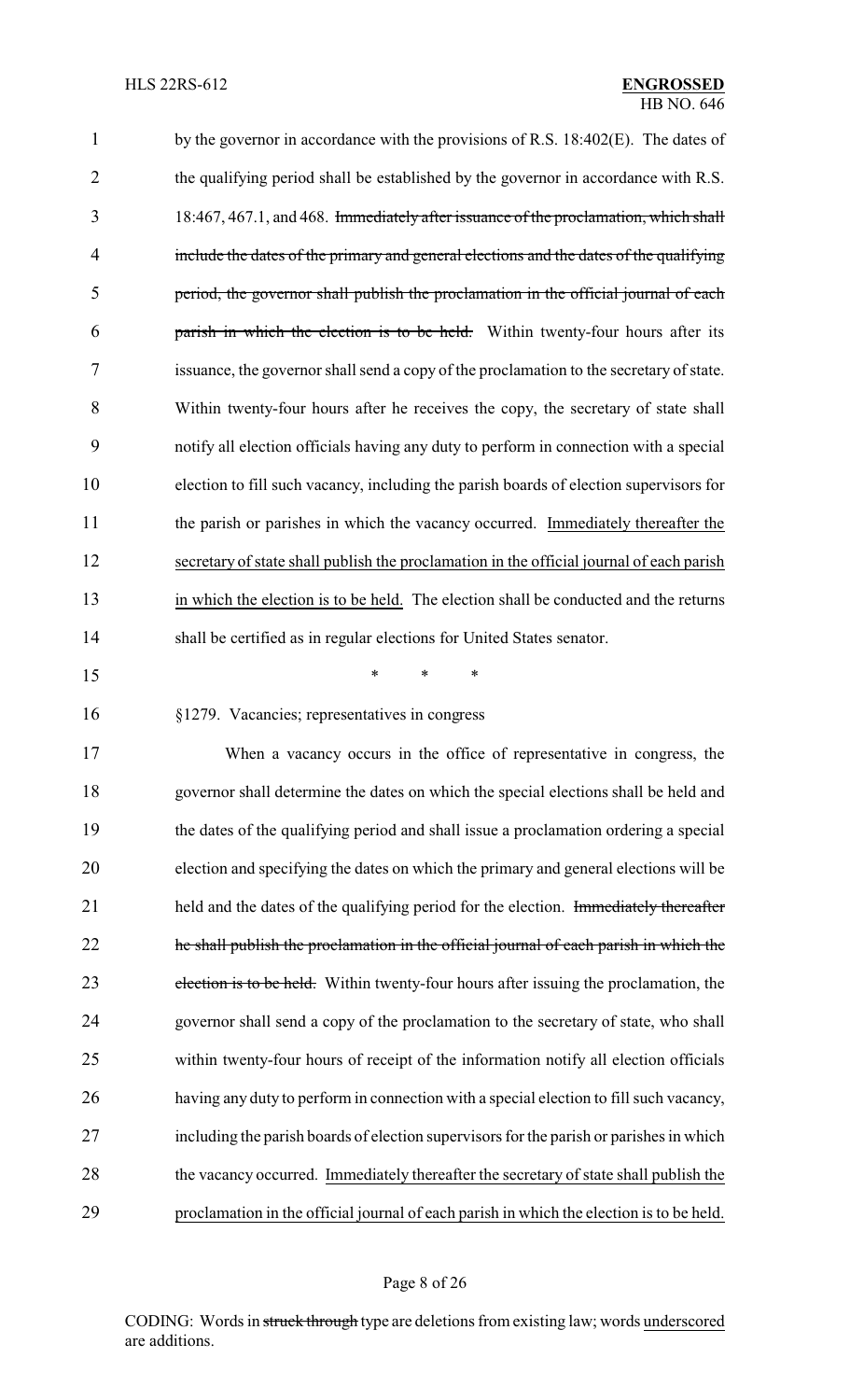| 1              | The election shall be conducted in the same manner and at the same places and the           |
|----------------|---------------------------------------------------------------------------------------------|
| $\overline{2}$ | returns shall be certified as in regular congressional elections. If at a primary or        |
| 3              | general election in a congressional district one representative in congress is to be        |
| $\overline{4}$ | elected for a full term and another to fill a vacancy, the ballots containing the names     |
| 5              | of the candidates shall, as a part of the title of the office, designate the term for which |
| 6              | the candidates are respectively nominated.                                                  |
| 7              | $\ast$<br>$\ast$<br>*                                                                       |
| 8              | §1300.2. Petition for recall election; campaign finance disclosure                          |
| 9              | $\ast$<br>$\ast$<br>$\ast$                                                                  |
| 10             | $C(1)$ Prior to the entering of any signatures on a petition, the chairman                  |
| 11             | designated to represent the petitioners shall file with the secretary of state a copy of    |
| 12             | the recall petition which will be used and copies of a picture identification that          |
| 13             | contain the name and signature of the chairman and vice chairman, respectively, or          |
| 14             | copies of current utility bills, bank statements, government checks, paychecks, or          |
| 15             | other government documents that show the name and address of the chairman and               |
| 16             | vice chairman, respectively. Upon receipt of the recall petition, the secretary of state    |
| 17             | shall endorse thereon the fact and the date of filing. A copy shall be transmitted by       |
| 18             | the secretary of state to the registrar of voters for each parish in which the recall       |
| 19             | election is to be held. The chairman shall list on the petition every parish that is        |
| 20             | wholly or partially within the voting area where the recall election is to be held. The     |
| 21             | petition shall be considered filed when it is received in the office of the secretary of    |
| 22             | state, or at the time it is postmarked by the United States Postal Service or is            |
| 23             | receipted on a return receipt request form, if it is subsequently received in the office    |
| 24             | of the secretary of state. Upon receipt of the recall petition, the secretary of state      |
| 25             | shall produce a report of the number of qualified electors in the voting area wherein       |
| 26             | the recall election is sought effective on the date of receipt of the recall petition and   |
| 27             | shall notify the registrar of voters in each parish in the voting area of the number of     |
| 28             | qualified electors of the voting area in the parish for issuance of the certification.      |
| 29             | ∗<br>∗<br>∗                                                                                 |

Page 9 of 26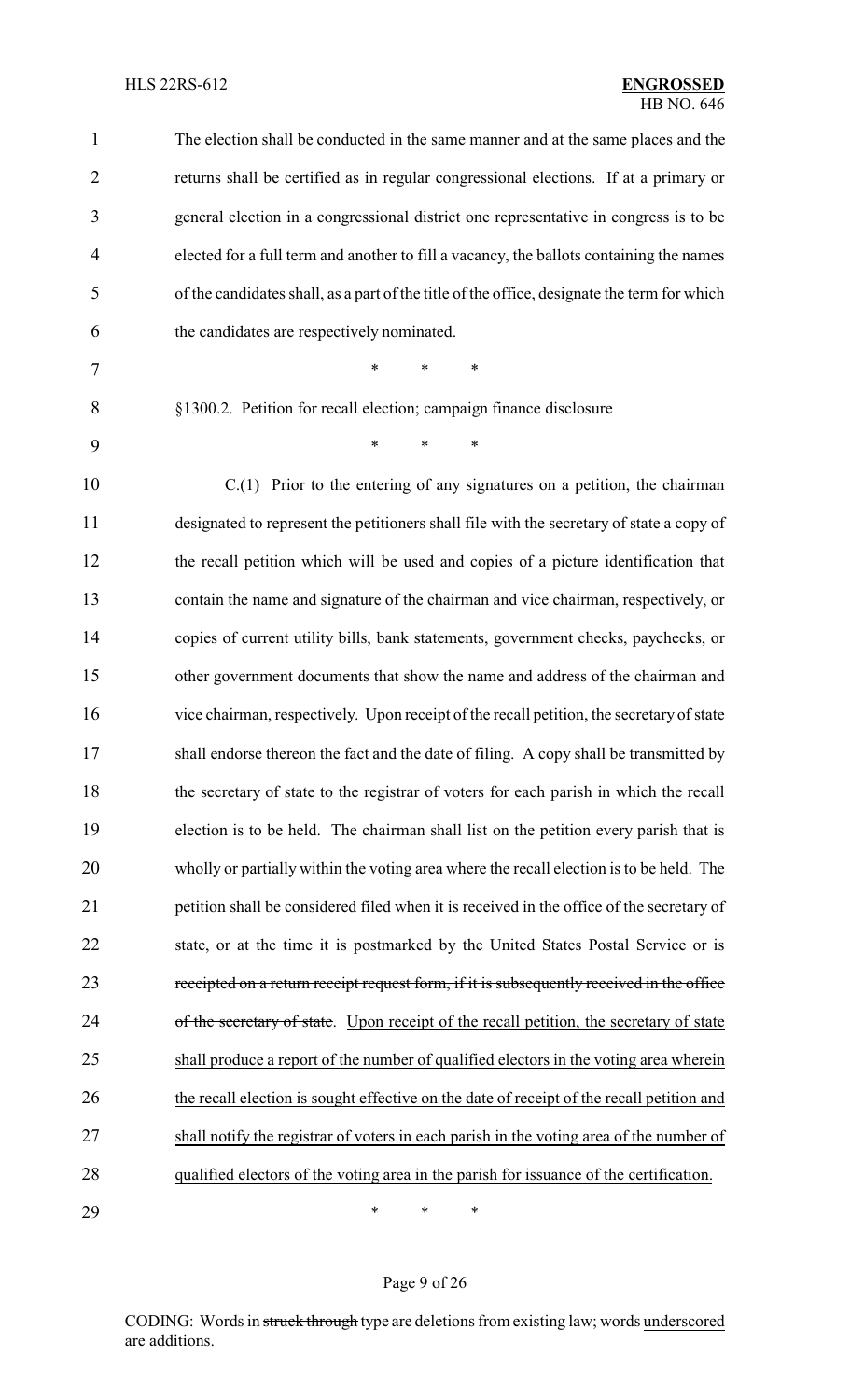§1300.7. Governor to order election; proclamation; publication

 $*$  \* \* \*

 B. Immediately after the issuance of the proclamation, the governor shall publish the proclamation in the official journal of each parish in which the election is to be held. Within twenty-four hours after issuing the proclamation, the governor shall send a copy of the petition and proclamation, by registered or certified mail, to the clerk of the district court for each parish in which the election is to be held. If the election is to be held in Orleans Parish, the city of New Orleans, the copy of the petition and proclamation shall be mailed to the clerk of the criminal district court. A copy of the petition and proclamation also shall be sent to the secretary of state. Within twenty-four hours after he receives the copies, the secretary of state shall notify all other election officials having any duty to perform in connection with a recall election, including the parish board of election supervisors for the parish or parishes in which the election is held. Immediately after receipt of the proclamation, the secretary of state shall publish the proclamation in the official journal of each parish in which the election is to be held. \* \* \* §1306. Preparation and distribution of absentee by mail and early voting ballots \* \* \* B.(1) The secretary of state shall prepare absentee by mail ballot envelopes, absentee by mail instructions, certificates, and other absentee by mail balloting

22 paraphernalia consistent with the provisions of this Chapter, subject to approval of 23 the attorney general as to content. The specifications of the absentee by mail ballot envelopes shall be determined by the secretary of state. Notwithstanding the provisions of R.S. 18:1316 relating to distinguishing marks on absentee by mail ballots, absentee by mail voting instructions on absentee by mail ballots to be 27 transmitted by facsimile in accordance with R.S. 18:1308(A)(1)(b) shall inform the voter of the types of marks which may be used on the ballot to indicate his vote. When a court of competent jurisdiction, a registrar of voters, the secretary of state,

#### Page 10 of 26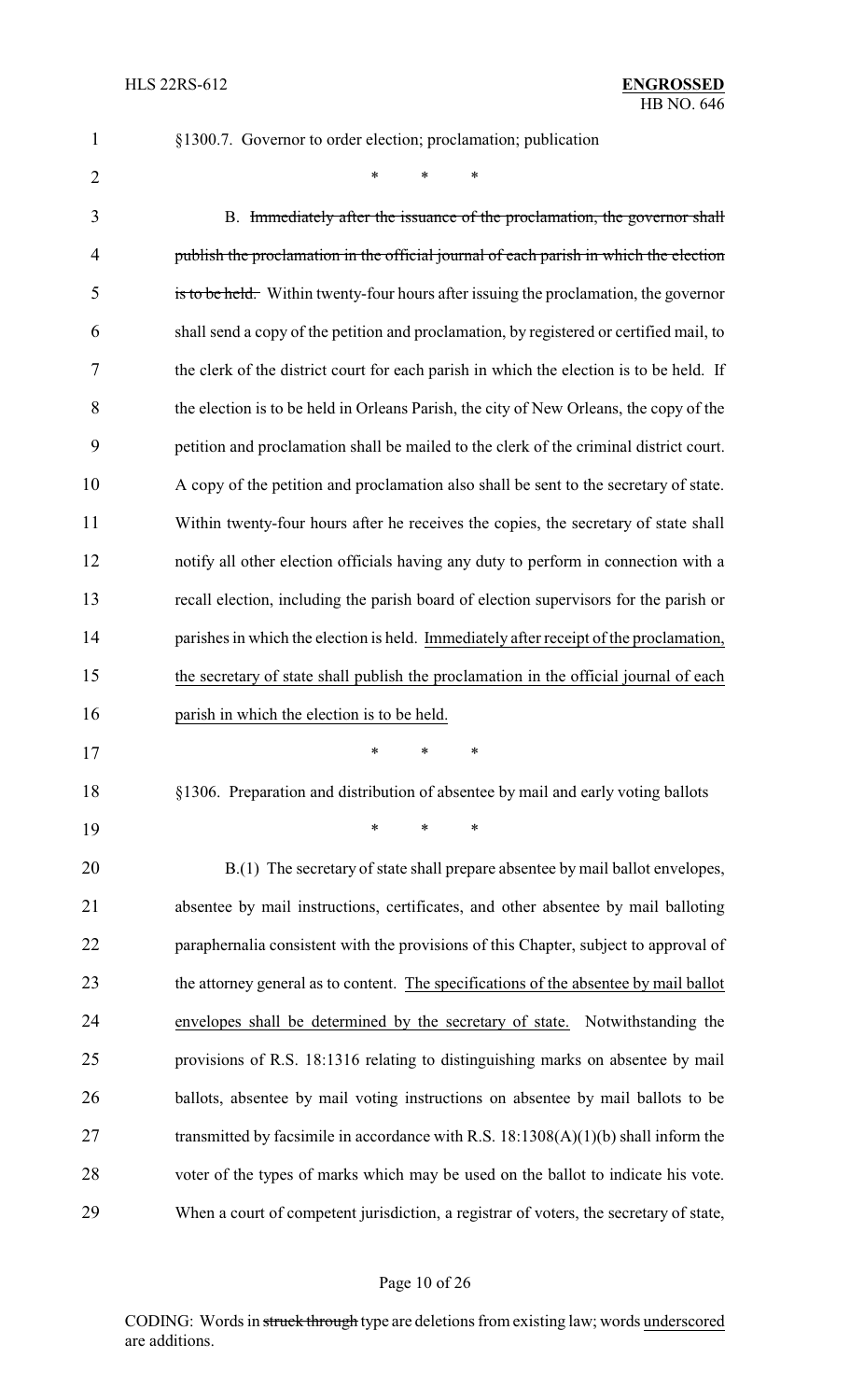### HLS 22RS-612 **ENGROSSED**

# HB NO. 646

| 1              | or other competent authority determines that there exists a literate linguistic minority  |
|----------------|-------------------------------------------------------------------------------------------|
| $\overline{2}$ | equal to more than five percent of the total population of any parish, the secretary of   |
| 3              | state, with approval of the attorney general as to content, shall prepare and furnish     |
| 4              | absentee by mail and early voting ballots, absentee by mail and early voting              |
| 5              | instructions, and certificates in the minority language in sufficient quantity to         |
| 6              | provide to each absentee by mail and early voter requesting voting material in that       |
| 7              | language.                                                                                 |
| 8              | *<br>*<br>∗                                                                               |
| 9              | §1308. Absentee voting by mail                                                            |
| 10             | A.                                                                                        |
| 11             | ∗<br>*<br>∗                                                                               |
| 12             | (2)                                                                                       |
| 13             | *<br>*<br>∗                                                                               |
| 14             | (j)                                                                                       |
| 15             | $\ast$<br>∗<br>∗                                                                          |
| 16             | (ii) The secretary of state as the chief election officer of the state shall take         |
| 17             | all actions reasonably necessary to allow registered voters who are unable to vote        |
| 18             | during early voting or at the polling place on election day due to out-of-parish or out-  |
| 19             | of-state work responsibilities relating to a declared emergency to vote, whether by       |
| 20             | mail, facsimile, or other means of transmission of the ballot.                            |
| 21             | *<br>∗<br>∗                                                                               |
| 22             | §1309. Early voting; verification                                                         |
| 23             | $\ast$<br>*<br>∗                                                                          |
| 24             | J.(1) Upon approval of the secretary of state, a registrar of voters may utilize          |
| 25             | commissioners selected and trained by the registrar of voters to assist the registrar     |
| 26             | during the early voting period in the conduct of early voting by his office. A            |
| 27             | registrar of voters shall, in seeking the approval of the secretary of state, indicate to |
| 28             | the secretary the number of commissioners that is required for such assistance. A         |
| 29             | commissioner who assists the registrar in the conduct of early voting shall take an       |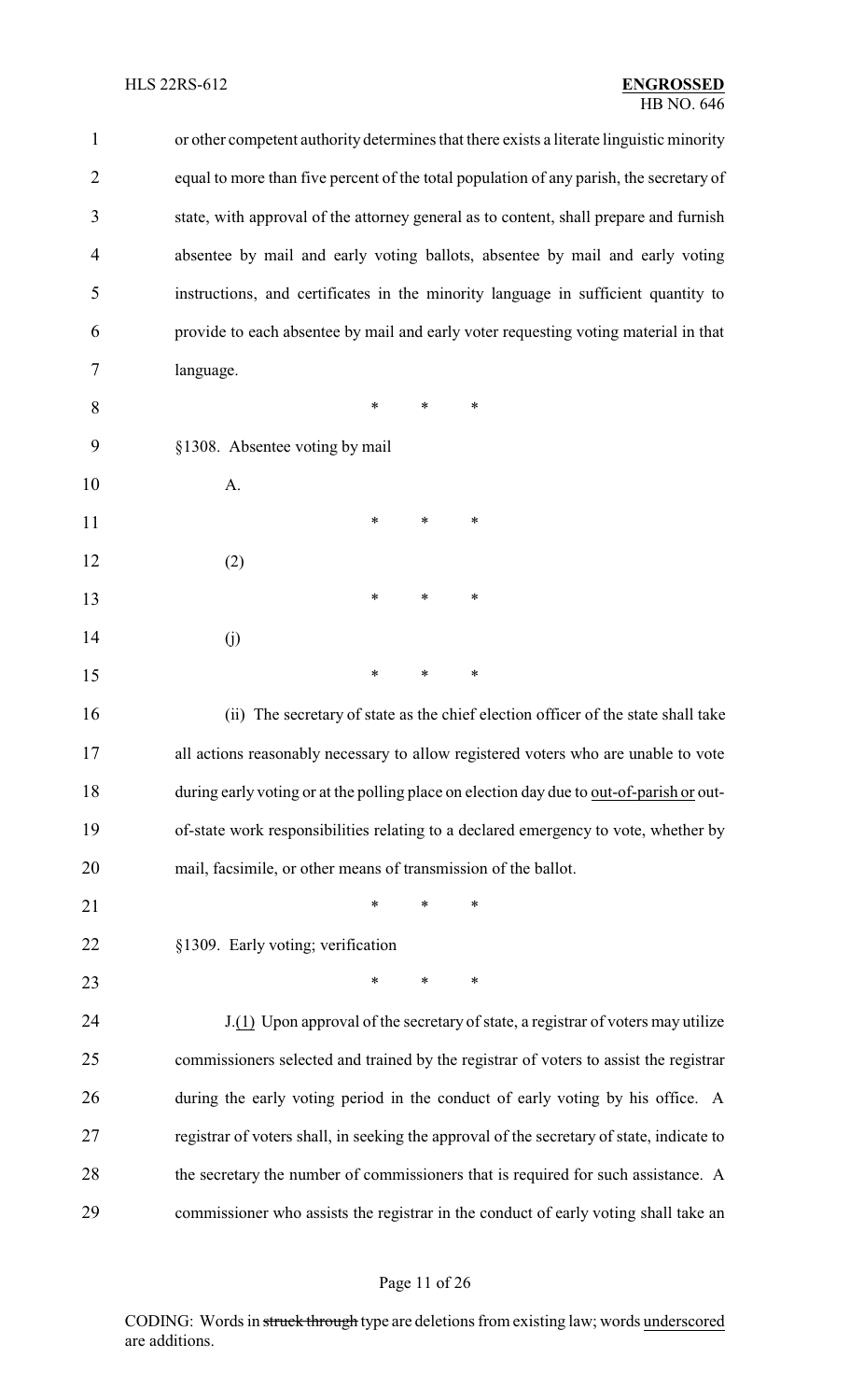1 oath of office as a deputy registrar for the early voting period and shall complete an 2 affidavit prepared by the secretary of state that contains the name, address, and last four digits of the social security number of the early voting commissioner and an acknowledgment that the law prohibits the disclosure of confidential voter information listed in the precinct register or early voting list kept by the registrar. The affidavit shall be retained in the office of the registrar of voters. A commissioner who assists the registrar in the conduct of early voting shall be paid 8 in accordance with R.S.  $18:426.1(A)(3)$  and B, if applicable, for each day of such assistance.

 (2) For an election held within one year following the date of the issuance of a gubernatorial declaration of an emergency, if a registrar of voters determines that there is a parishwide shortage of early voting commissioners because a significant number of early voting commissioners have been temporarily displaced due to such emergency, the registrar of voters may submit a written request to the secretary of state, on or before the fourteenth day prior to the start of early voting, 16 for additional early voting commissioners from other parishes to assist the registrar 17 in the conduct of early voting. A registrar of voters shall, in seeking the approval of 18 the secretary of state, indicate to the secretary the number of early voting commissioners that is required for such assistance and an explanation of the need for additional early voting commissioners. If the secretary of state determines that there is a need for additional early voting commissioners and that the allocation of additional commissioners is feasible, the secretary of state shall approve the request and notify the registrar of voters of the parish affected by the emergency. The registrar of voters of the affected parish shall select early voting commissioners to serve in the affected parish based on availability and proximity. The registrar of voters of the affected parish shall ensure that the selected earlyvoting commissioners have received adequate training on the voting machines that are used in the affected parish and on any procedures necessary for the conduct of the election. A commissioner who assists the registrar of voters in the conduct of early voting shall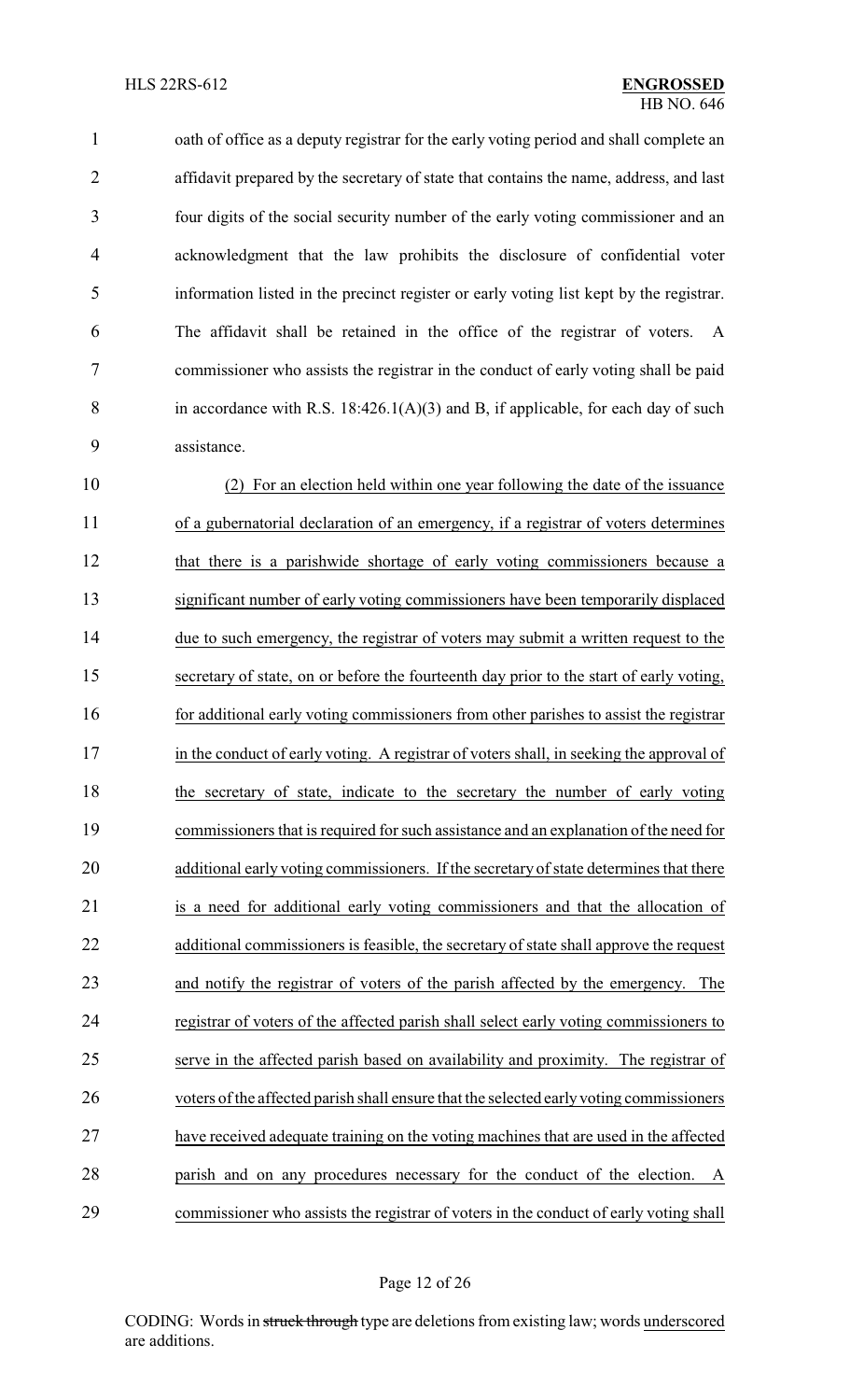| $\mathbf{1}$   | take an oath of office as a deputy registrar of voters for the early voting period and      |
|----------------|---------------------------------------------------------------------------------------------|
| $\overline{2}$ | shall complete an affidavit prepared by the secretary of state that contains the name,      |
| 3              | address, and last four digits of the social security number of the early voting             |
| $\overline{4}$ | commissioner and an acknowledgment that the law prohibits the disclosure of                 |
| 5              | confidential voter information listed in the precinct register or early voting list kept    |
| 6              | by the registrar. The affidavit shall be retained in the office of the registrar of voters. |
| 7              | A commissioner who assists the registrar in the conduct of early voting shall be paid       |
| 8              | in accordance with R.S. $18:426.1(A)(3)$ and (B), if applicable, for each day of such       |
| 9              | assistance. The selected early voting commissioners, upon approval by the secretary         |
| 10             | of state, shall be entitled to appropriate reimbursement for travel expenses.               |
| 11             | *<br>*<br>$\ast$                                                                            |
| 12             | §1313. Tabulation and counting of absentee by mail and early voting ballots                 |
| 13             | *<br>*<br>$\ast$                                                                            |
| 14             | H. The procedure for counting early voting machine ballots and paper ballots                |
| 15             | voted during early voting shall be as follows:                                              |
| 16             | *<br>*                                                                                      |
| 17             | (13) The absentee by mail and early voting votes cast for a candidate and                   |
| 18             | those cast for and against a proposition shall be counted and the total number of           |
| 19             | absentee by mail and early voting votes cast for a candidate and those cast for and         |
| 20             | against a proposition shall be announced in the order the offices and candidates and        |
| 21             | propositions are listed on the ballot. The members of the board shall enter shall be        |
| 22             | entered by the members of the board as the total number of votes on the final               |
| 23             | absentee by mail and early voting vote report, and the members of the board shall           |
| 24             | certify the results. A copy of the final absentee by mail and early voting vote report      |
| 25             | shall be posted by a member of the board after the polls close at the location where        |
| 26             | the tabulation and counting was conducted and the office of the registrar of voters.        |
| 27             | $\ast$<br>*<br>*                                                                            |
| 28             | K.                                                                                          |
| 29             | ∗<br>∗<br>∗                                                                                 |

## Page 13 of 26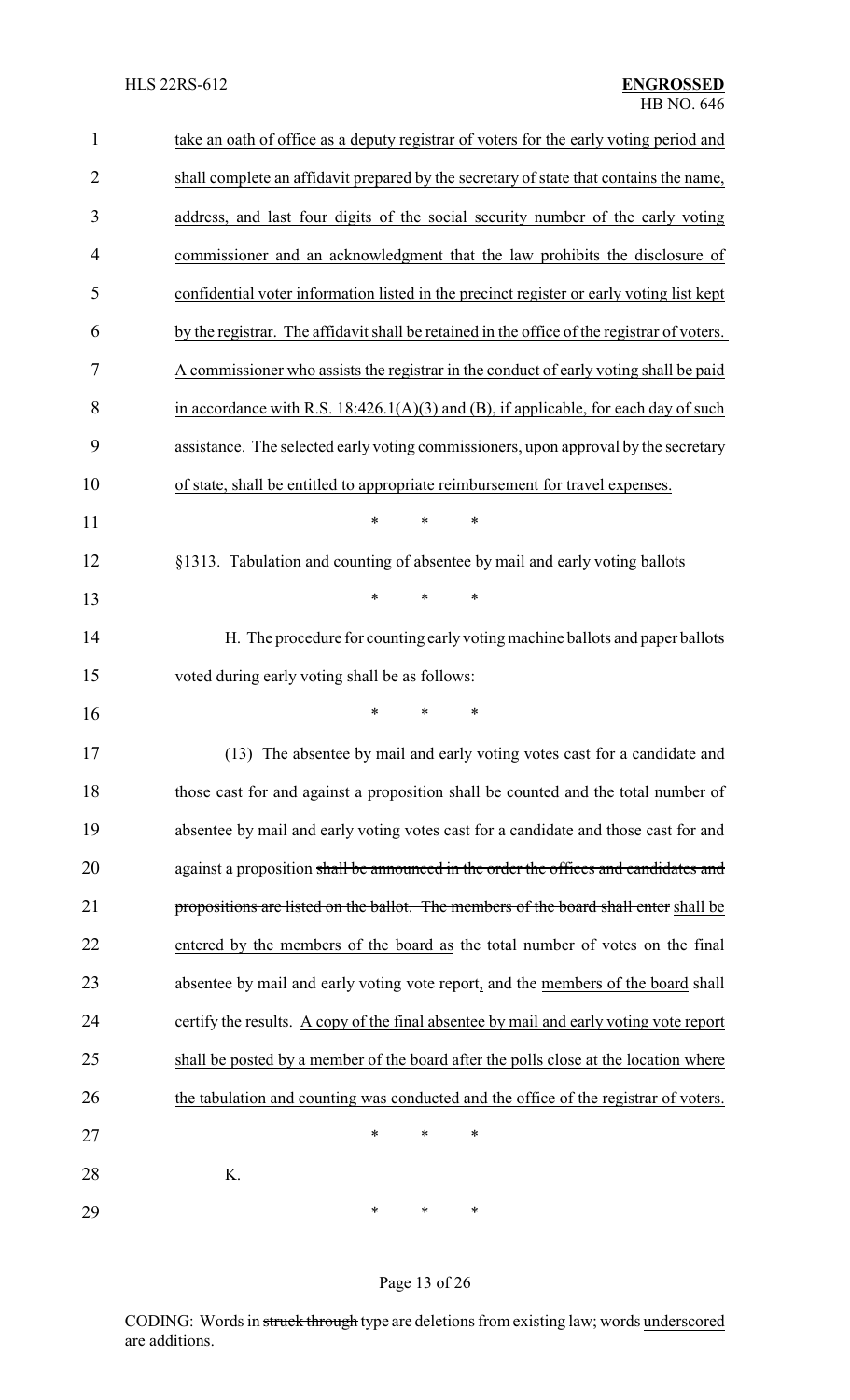| $\mathbf{1}$   | (2)(a)(i) Notwithstanding the provisions of Paragraph (1) of this Subsection,            |
|----------------|------------------------------------------------------------------------------------------|
| $\overline{2}$ | if the number of absentee by mail and early voting ballots cast for all candidates for   |
| 3              | an office could make a difference in the outcome of the election for such office, upon   |
| $\overline{4}$ | the written request of a candidate for such office, the board shall recount the absentee |
| 5              | by mail ballots by hand or scanning equipment and early voting ballots                   |
| 6              | electronically, unless paper ballots were used for early voting and in such case, the    |
| $\tau$         | ballots shall be recounted by hand for such office. The registrar shall preserve the     |
| 8              | envelope or container and its contents inviolate and, except upon the board              |
| 9              | recounting the absentee by mail ballots, shall not allow the absentee by mail and        |
| 10             | early voting ballots to be inspected by anyone until the recounting of the absentee by   |
| 11             | mail and early voting ballots by the board.                                              |
| 12             | (ii) Notwithstanding the provisions of Paragraph (1) of this Subsection, if the          |
| 13             | number of absentee by mail and early voting ballots cast for and against a               |
| 14             | proposition could make a difference in the outcome of the election, upon the written     |
| 15             | request of a person who voted in the proposition election, the board shall recount the   |
| 16             | absentee by mail ballots by hand or scanning equipment and early voting ballots          |
| 17             | electronically, unless paper ballots were used for early voting and in such case, the    |
| 18             | ballots shall be recounted by hand for such election. The registrar shall preserve the   |
| 19             | envelope or container and its contents inviolate and, except upon the board              |
| 20             | recounting the absentee by mail ballots, shall not allow the absentee by mail and        |
| 21             | early voting ballots to be inspected by anyone until the recounting of the absentee by   |
| 22             | mail and early voting ballots by the board.                                              |
| 23             | ∗<br>*<br>∗                                                                              |
| 24             | §1313.1. Preparation, verification, tabulation, and counting of absentee by mail and     |
| 25             | early voting ballots                                                                     |
| 26             | ∗<br>∗<br>∗                                                                              |
| 27             | I. The procedure for counting early voting machine ballots on election day               |
| 28             | shall be as follows:                                                                     |
| 29             | ∗<br>∗<br>∗                                                                              |

## Page 14 of 26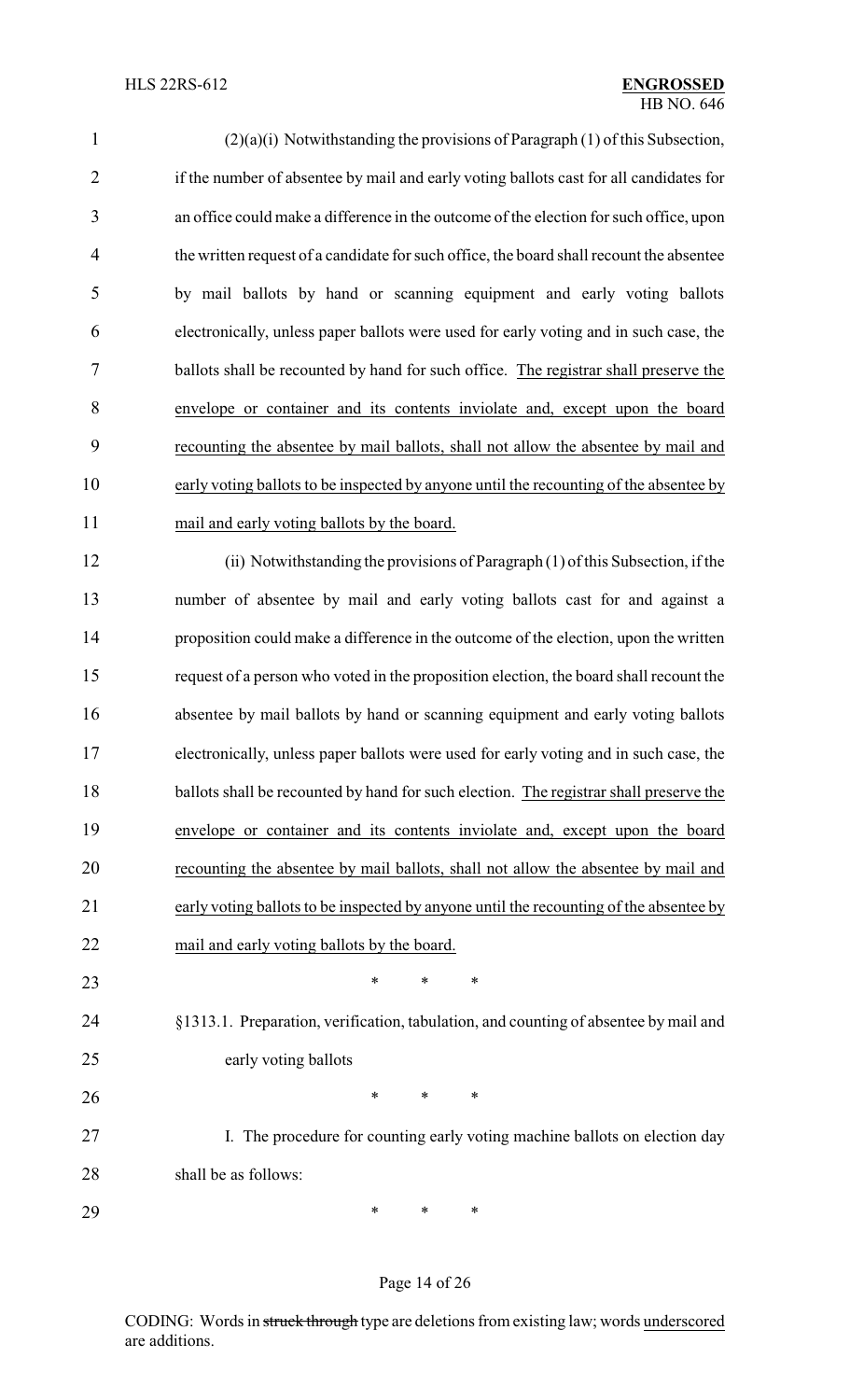| $\mathbf{1}$   | (5) The absentee by mail and early voting votes cast for a candidate and                 |
|----------------|------------------------------------------------------------------------------------------|
| $\overline{2}$ | those cast for and against a proposition shall be counted and the total number of        |
| 3              | absentee by mail and early voting votes cast for a candidate and those cast for and      |
| $\overline{4}$ | against a proposition shall be announced in the order the offices and candidates and     |
| 5              | propositions are listed on the ballot. The members of the board shall enter-shall be     |
| 6              | entered by the members of the board as the total number of votes on the final            |
| 7              | absentee by mail and early voting vote report, and the members of the board shall        |
| 8              | certify the results. A copy of the final absentee by mail and early voting vote report   |
| 9              | shall be posted by a member of the board after the polls close at the location where     |
| 10             | the tabulation and counting was conducted and the office of the registrar of voters.     |
| 11             | $\ast$<br>$\ast$<br>$\ast$                                                               |
| 12             | L.                                                                                       |
| 13             | *<br>*<br>*                                                                              |
| 14             | $(2)(a)(i)$ Notwithstanding the provisions of Paragraph $(1)$ of this Subsection,        |
| 15             | if the number of absentee by mail and early voting ballots cast for all candidates for   |
| 16             | an office could make a difference in the outcome of the election for such office, upon   |
| 17             | the written request of a candidate for such office, the board shall recount the absentee |
| 18             | by mail ballots by hand or scanning equipment and early voting ballots                   |
| 19             | electronically, unless paper ballots were used for early voting and in such case, the    |
| 20             | ballots shall be recounted by hand for such office. The registrar shall preserve the     |
| 21             | envelope or container and its contents inviolate and, except upon the board              |
| 22             | recounting the absentee by mail ballots, shall not allow the absentee by mail and        |
| 23             | early voting ballots to be inspected by anyone until the recounting of the absentee by   |
| 24             | mail and early voting ballots by the board.                                              |
| 25             | (ii) Notwithstanding the provisions of Paragraph (1) of this Subsection, if the          |
| 26             | number of absentee by mail and early voting ballots cast for and against a               |
| 27             | proposition could make a difference in the outcome of the election, upon the written     |
| 28             | request of a person who voted in the proposition election, the board shall recount the   |
| 29             | absentee by mail ballots by hand or scanning equipment and early voting ballots          |
|                |                                                                                          |

## Page 15 of 26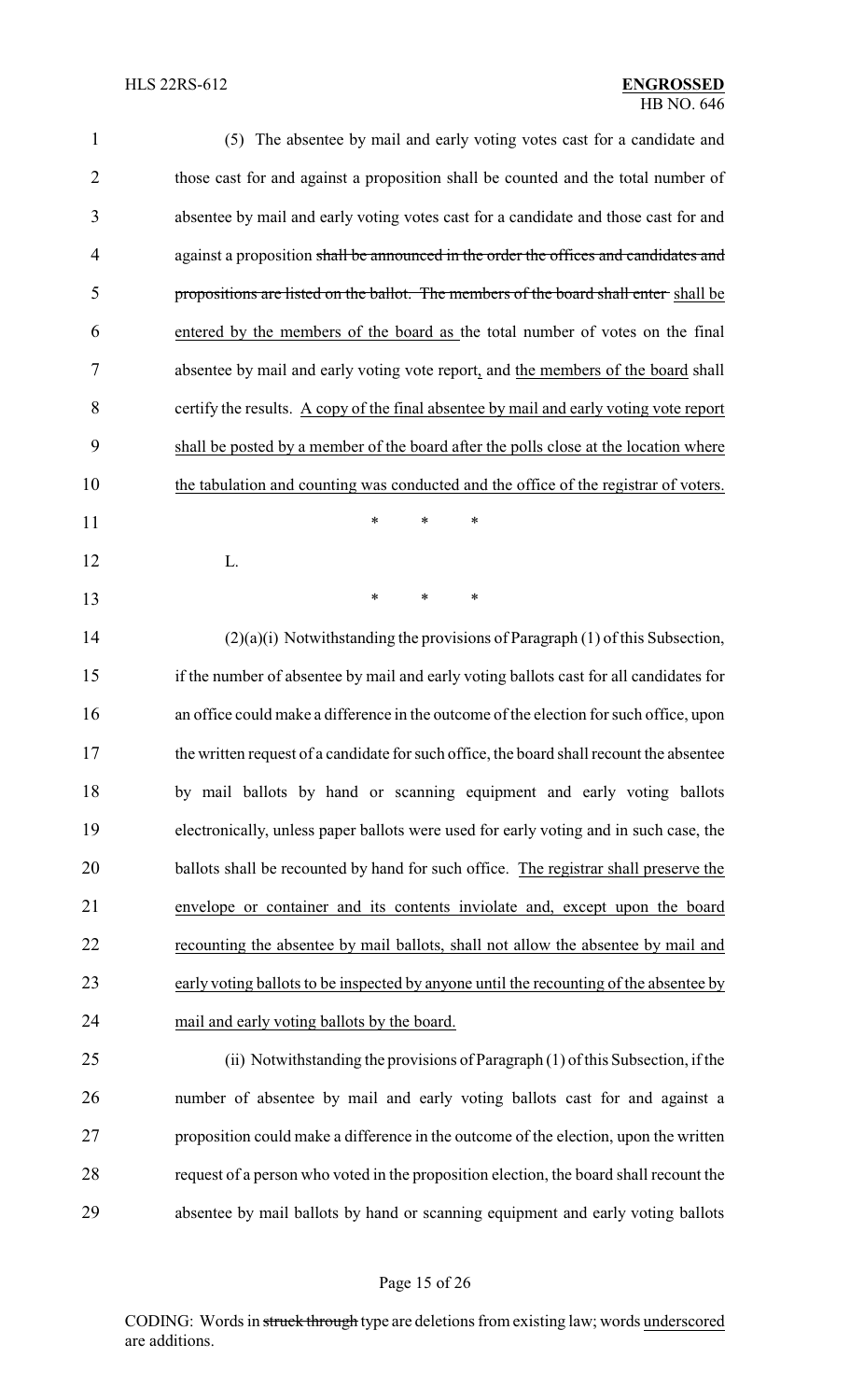| $\mathbf{1}$   | electronically, unless paper ballots were used for early voting and in such case, the     |  |  |
|----------------|-------------------------------------------------------------------------------------------|--|--|
| $\overline{2}$ | ballots shall be recounted by hand for such election. The registrar shall preserve the    |  |  |
| 3              | envelope or container and its contents inviolate and, except upon the board               |  |  |
| 4              | recounting the absentee by mail ballots, shall not allow the absentee by mail and         |  |  |
| 5              | early voting ballots to be inspected by anyone until the recounting of the absentee by    |  |  |
| 6              | mail and early voting ballots by the board.                                               |  |  |
| 7              | $\ast$<br>*<br>*                                                                          |  |  |
| 8              | §1511.3. Filing of reports; forms; notice                                                 |  |  |
| 9              | $\ast$<br>*<br>$\ast$                                                                     |  |  |
| 10             | E. The supervisory committee shall notify each person who has qualified for               |  |  |
| 11             | office the preceding year and whose last filed disclosure report reflects a deficit, each |  |  |
| 12             | person who filed a supplemental report the preceding year which reflected a deficit,      |  |  |
| 13             | and each declared but unqualified candidate who filed a report the previous year, of      |  |  |
| 14             | the date that the annual report as provided in R.S. 18:1491.6(E) and $18:1495.4(E)$ is    |  |  |
| 15             | due and of the information required in the report. Each notice shall be mailed or sent    |  |  |
| 16             | by electronic mail at least thirty days prior to the date the report is due; however,     |  |  |
| 17             | failure by the supervisory committee to notify a candidate, committee, or other           |  |  |
| 18             | person as required by this Subsection shall not bar or be a defense to any action         |  |  |
| 19             | brought against a candidate, treasurer or chairman of any committee, or other person      |  |  |
| 20             | by the supervisory committee under the provisions of this Chapter.                        |  |  |
| 21             | Section 2. R.S. 18:423(C), (E), and (H), 433(A)(1) and (5), (B)(1), and (D), and          |  |  |
| 22             | 1371 are hereby amended and reenacted to read as follows:                                 |  |  |
| 23             | §423. Parish boards of election supervisors                                               |  |  |
| 24             | $\ast$<br>∗<br>*                                                                          |  |  |
| 25             | C. Composition. (1) In each parish, the board of election supervisors shall               |  |  |
| 26             | be composed of the registrar of voters, the clerk of court, the chairman of the parish    |  |  |
| 27             | executive committee of each recognized political party or his designee, or an             |  |  |
| 28             | alternate designee if the designee cannot serve, who both of whom shall be a member       |  |  |
| 29             | members of the parish executive committee of the same recognized political party,         |  |  |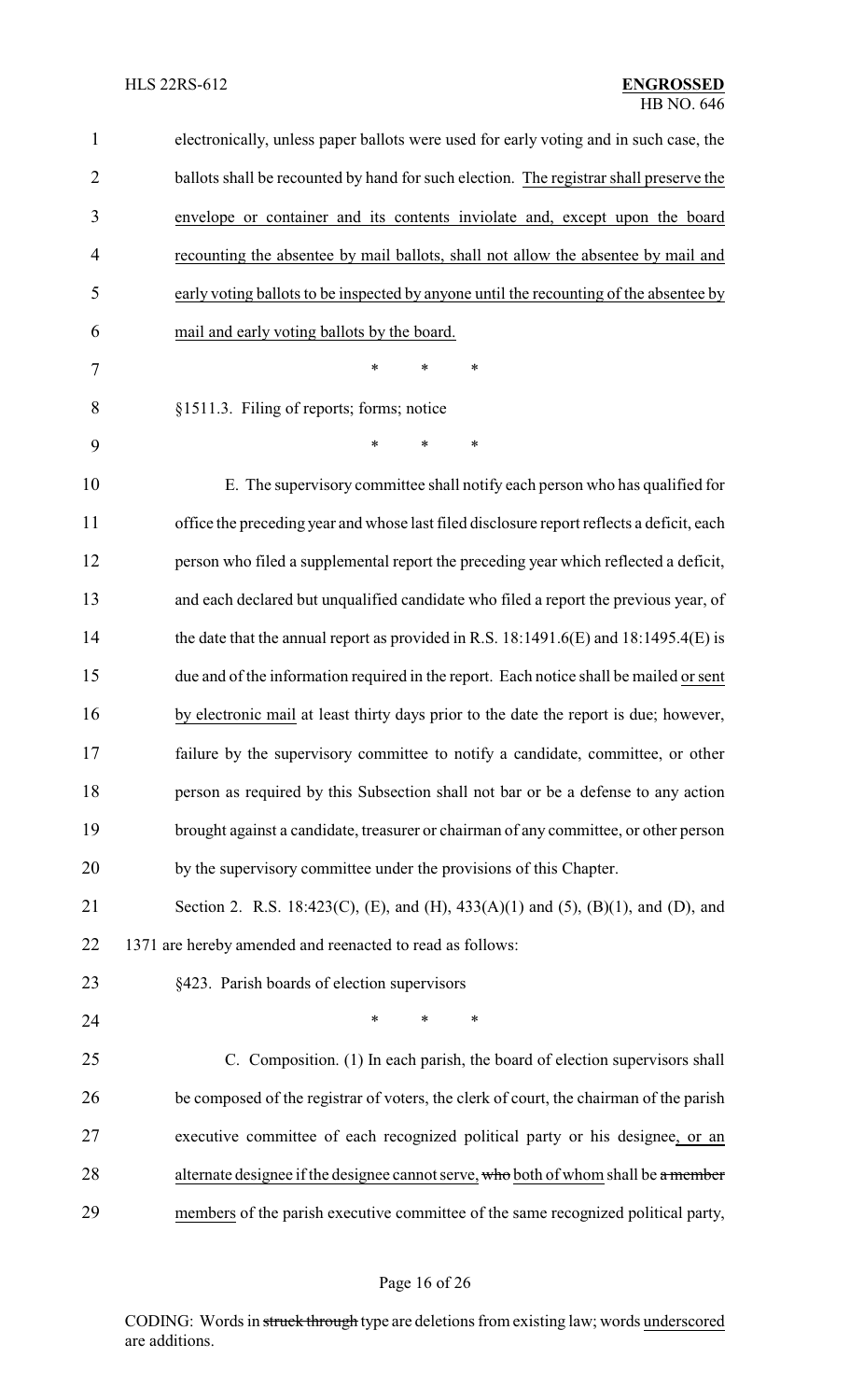| $\mathbf{1}$   | and one member, or an alternate member if the member cannot serve, appointed by          |  |  |
|----------------|------------------------------------------------------------------------------------------|--|--|
| $\overline{2}$ | the governor.                                                                            |  |  |
| 3              | (2) In a parish where a parish executive committee of a recognized political             |  |  |
| $\overline{4}$ | party has not been formed or where there is a vacancy in the office of chairman, the     |  |  |
| 5              | chairman of the state central committee of that political party may appoint a voter      |  |  |
| 6              | and an alternate voter who is are registered in the parish as being affiliated with the  |  |  |
| 7              | political party to serve on the parish board of election supervisors.                    |  |  |
| 8              | None of the following members of the parish board of election<br>(3)                     |  |  |
| 9              | supervisors shall be an employee of the clerk of court or the registrar of voters in the |  |  |
| 10             | parish or an immediate family member of the clerk of court or his designee or the        |  |  |
| 11             | registrar of voters or his designee:                                                     |  |  |
| 12             | (a) The designee or alternate designee of the chairman of a parish executive             |  |  |
| 13             | committee.                                                                               |  |  |
| 14             | (b) The appointee or alternate appointee of the chairman of a state central              |  |  |
| 15             | committee.                                                                               |  |  |
| 16             | (c) The appointee or alternate appointee of the governor.                                |  |  |
| 17             | ∗<br>∗<br>∗                                                                              |  |  |
| 18             | E. Compensation. Each member of the parish board of election supervisors                 |  |  |
| 19             | shall receive fifty dollars for each day, not to exceed six days, actually spent in the  |  |  |
| 20             | performance of his duties in preparing for and supervising each election held in the     |  |  |
| 21             | parish, except that each member of the board may be compensated for not more than        |  |  |
| 22             | seven days for a presidential or regularly scheduled congressional primary or general    |  |  |
| 23             | election. In addition, each member of the board who is not a public official shall       |  |  |
| 24             | receive fifty dollars for each day spent in court as a subpoenaed witness in litigation  |  |  |
| 25             | concerning the performance of his duties as a member of the parish board of election     |  |  |
| 26             | supervisors in connection with an election.                                              |  |  |
| 27             | ∗<br>∗<br>∗                                                                              |  |  |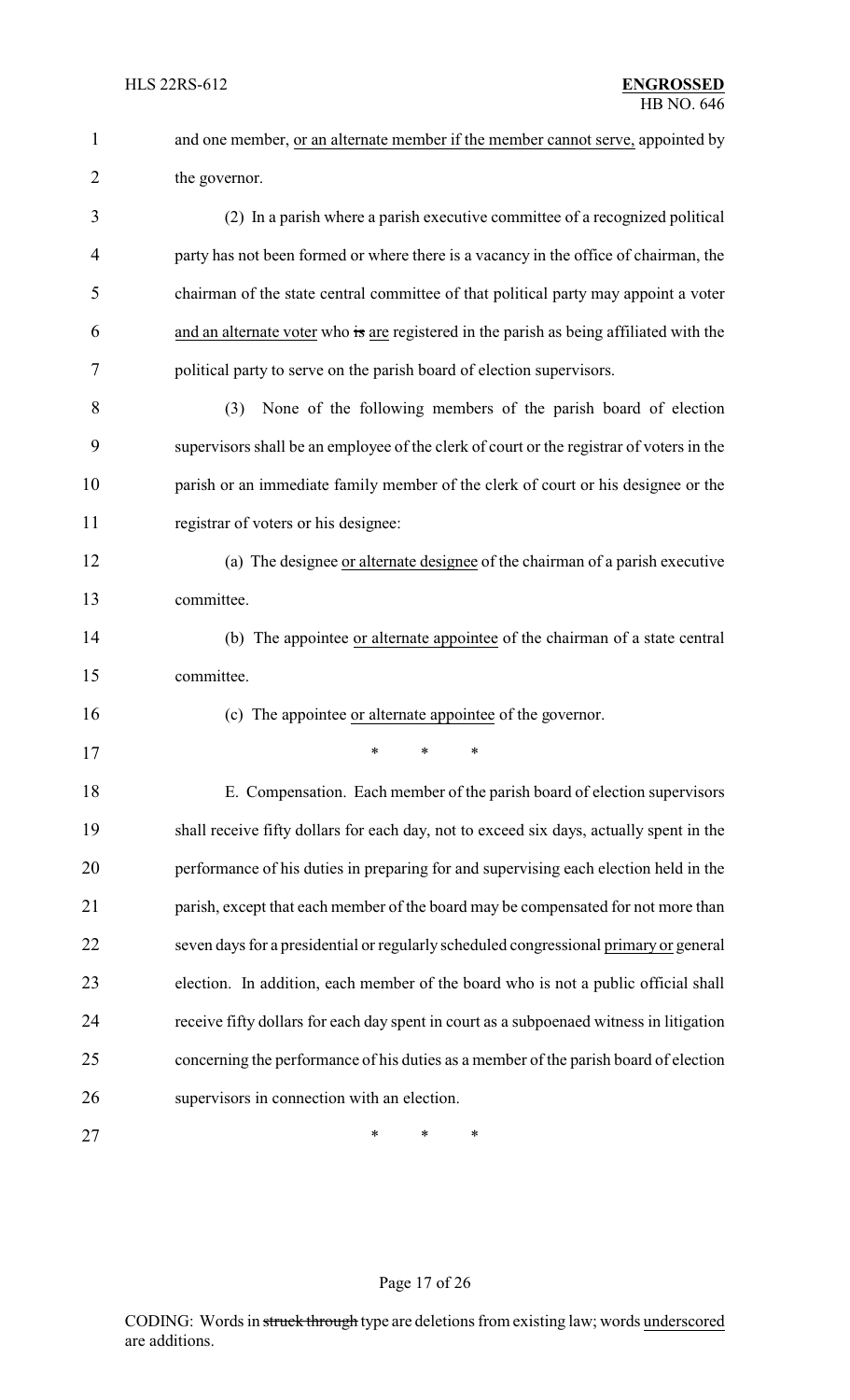| $\mathbf{1}$   | H. Designees. (1) The clerk of court and the registrar of voters may each             |
|----------------|---------------------------------------------------------------------------------------|
| $\overline{2}$ | appoint a designee to serve in his place on the parish board of election supervisors  |
| 3              | when he is absent from any meetings of the board. Any designee of the registrar of    |
| 4              | voters shall be a sworn deputy registrar. For each day of such service the designee   |
| 5              | of the clerk of court or the registrar of voters shall be paid the same compensation  |
| 6              | as a member, and the designating member shall not be compensated for that day.        |
| 7              | Any compensation paid to the designee shall be counted against the designating        |
| 8              | member's compensation, which shall not exceed six days the number of days as          |
| 9              | provided in Subsection E of this Section.                                             |
| 10             | For each day of service the designee or alternate designee of the                     |
| 11             | chairman of the parish executive committee, the designee or alternate designee of the |
| 12             | chairman of the state central committee, and the member or alternate member of the    |

 governor shall be paid the same compensation as a member or appointee, and the designating member or appointee shall not be compensated for that day. Any compensation paid to the designee or alternate designee of the chairman of the parish executive committee, designee or alternate designee of the chairman of the state central committee, or member or alternate member appointed by the governor shall be counted against the compensation of the designating member or governor's member, which shall not exceed the number of days as provided in Subsection E of 20 this Section.

21 \* \* \* \*

 §433. Commissioners-in-charge; course of instruction; selection; commission; disqualification; replacement

 A. Course of instruction. (1) The clerk of court shall conduct a course of instruction for commissioners-in-charge during the period beginning August first 26 through the end of December of each year. However, if the governor declares a state of emergency between August first and December thirty-first of any year, the deadline to complete the course is January thirty-first of the year following the

Page 18 of 26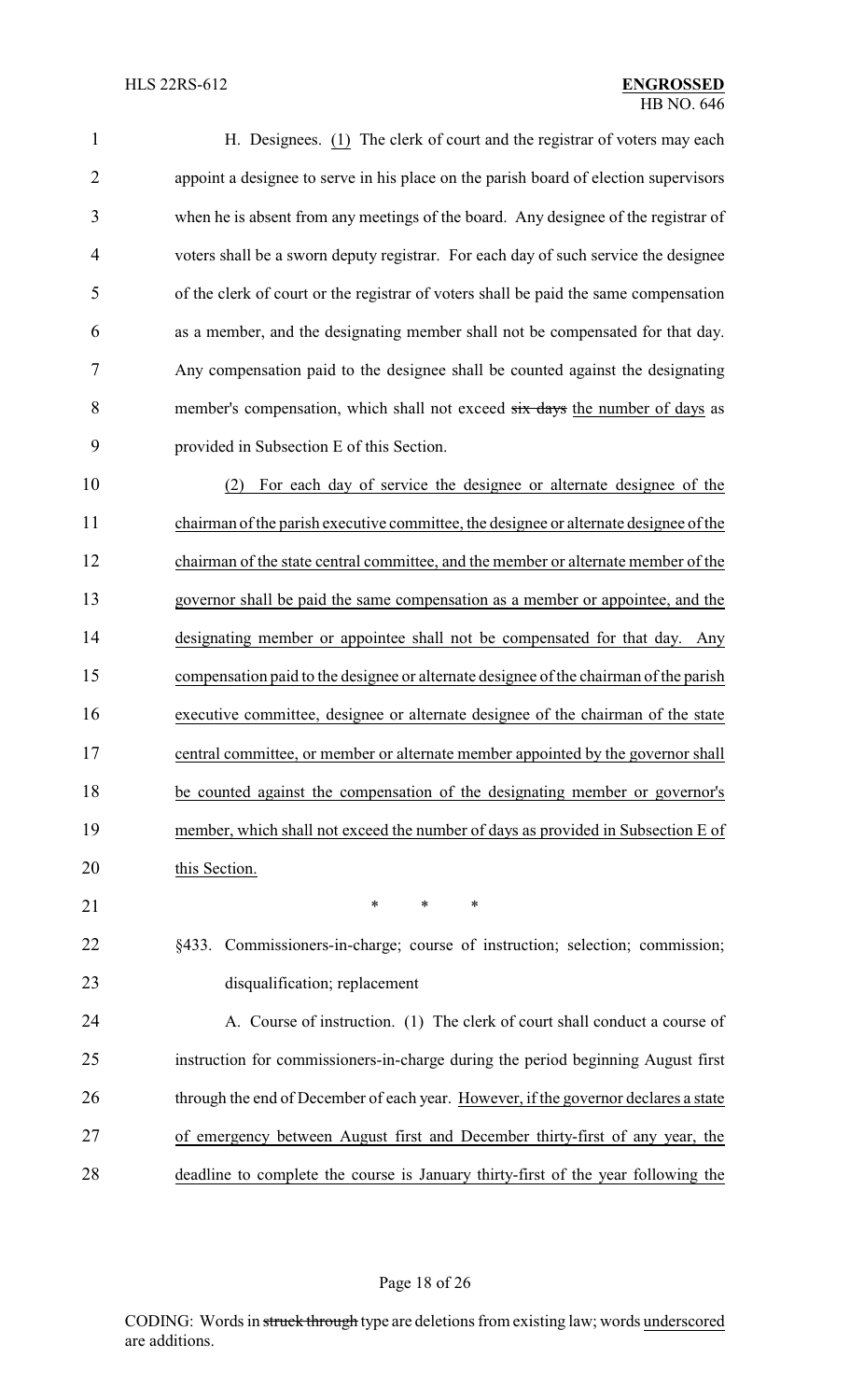| $\mathbf{1}$   | gubernatorially declared state of emergency. The course shall be open to any             |  |
|----------------|------------------------------------------------------------------------------------------|--|
| $\overline{2}$ | certified commissioner who meets the qualifications set forth in R.S. 18:424(B).         |  |
| 3              | *<br>$\ast$<br>*                                                                         |  |
| 4              | (5) On or before December thirty-first of each year, the deadline specified              |  |
| 5              | in Paragraph (1) of this Subsection but after the date of the course of instruction, the |  |
| 6              | clerk of court shall file with the parish board of election supervisors a certified list |  |
| 7              | containing the name of each person to whom he has issued a certificate, together         |  |
| 8              | with the social security number, the party affiliation, the mailing address, and the     |  |
| 9              | ward in which each such person is registered to vote. As soon as possible thereafter,    |  |
| 10             | the clerk of court shall enter the list in the state voter registration computer system. |  |
| 11             | *<br>*<br>*                                                                              |  |
| 12             | B. Selection. $(1)(a)$ The parish board of election supervisors shall meet at            |  |
| 13             | 10:00 a.m. on by the second Friday in January of each year to select a commissioner-     |  |
| 14             | in-charge to serve at each precinct in the parish. The meeting shall be open to the      |  |
| 15             | public. The board shall have previously posted a notice on the front door of the         |  |
| 16             | courthouse stating the location within the courthouse where the meeting is to be held.   |  |
| 17             | The selection of commissioners-in-charge shall be made from the certified list           |  |
| 18             | furnished by the clerk as required by Paragraph $(A)(5)$ of this Section and in the      |  |
| 19             | manner hereafter set forth.                                                              |  |
| 20             | (b) If the course of instruction for commissioners-in-charge is delayed due              |  |
| 21             | to a gubernatorially declared state of emergency as provided by Paragraph $(A)(1)$ of    |  |
| 22             | this Section, the parish board of election supervisors shall meet at 10:00 a.m. on or    |  |
| 23             | before the fifth day after completion of the course of instruction.                      |  |
| 24             | ∗<br>∗<br>*                                                                              |  |
| 25             | D. Term of office. A commissioner-in-charge shall serve a term of office of              |  |
| 26             | one year, commencing on the third Monday in January of the year of selection or, if      |  |
| 27             | applicable, on the date of his selection during a meeting held in accordance with        |  |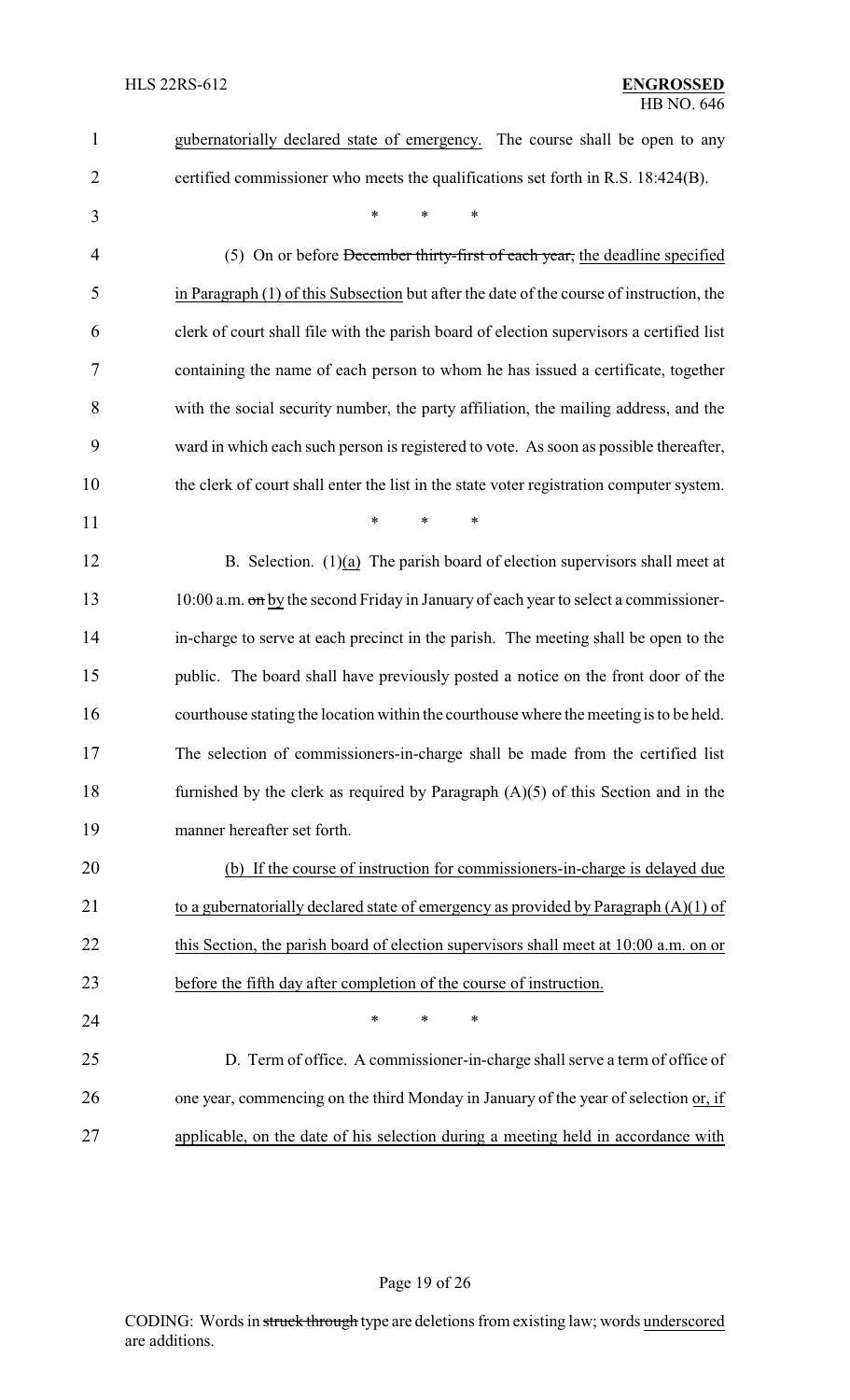- remains on the list of certified commissioners during his term of office.
- 

\* \* \*

Subparagraph (B)(1)(b) of this Section, provided that the commissioner-in-charge

§1371. Delivery and return of machines and supplies; contract; time of delivery

 A.(1)(a) The secretary of state shall contract for the delivery to the voting precincts of the election day machines and other election equipment and supplies for which he is responsible and for their return to the storage warehouses. The specifications for the contract shall be prepared by the secretary of state after consultation with and approval by the parish custodian of the parish in which the contract is to be performed. The contract shall be advertised and let in accordance with the Louisiana Procurement Code. The governing authority of the parish or municipality in which the voting machines are to be used may submit bids and be awarded contracts for the drayage of the voting machines.

 (b) The secretary of state may contract for delivery the week prior to the beginning of early voting until no later than 11:59 p.m. on the day before early voting begins for an election, in the parishes that have three or more early voting locations, of the voting machines and other election equipment and supplies for which he is responsible and for their return to the offices of the registrars of voters or the location designated by the registrar of voters within twenty-four hours of the end of early voting. The specifications for the contract shall be prepared by the secretary of state after consultation with and approval by the registrar of voters of the 22 parish in which the contract is to be performed. The contract shall be advertised and let in accordance with the Louisiana Procurement Code. The governing authority of the parish or municipality in which the voting machines are to be used may submit bids and be awarded contracts for the drayage of the early voting machines.

 (2) In addition to all other notices and advertisements for bids required, the secretary of state shall furnish notice of the invitation for bids at least thirty days 28 prior to the opening of bids for each contract for the delivery of machines to the early voting locations or voting precincts for a parish in the following manner:

### Page 20 of 26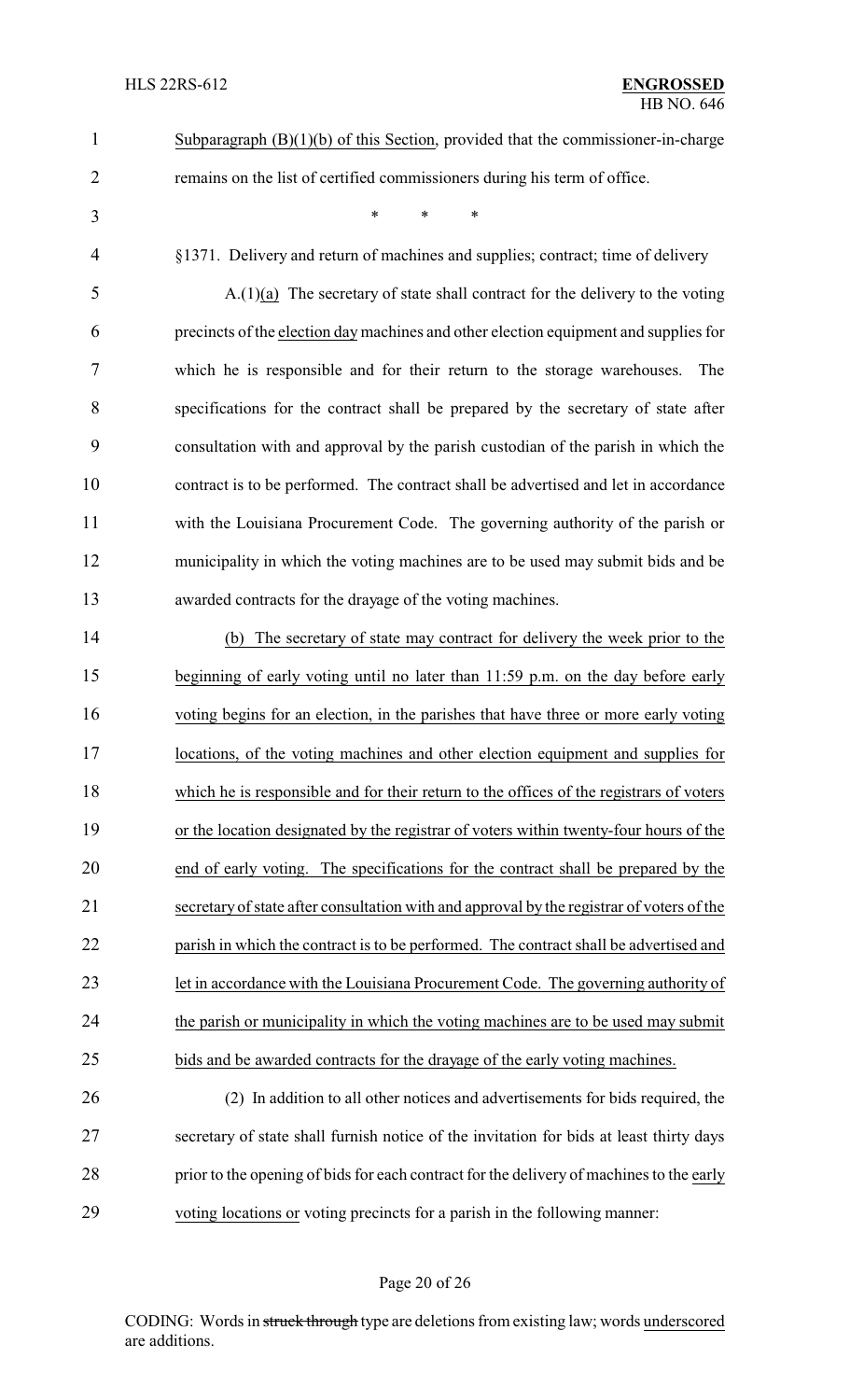- (a) Publish notice of the invitation for bids in a newspaper of general circulation printed in such parish or, if there is no newspaper printed in such parish, in a newspaper printed in the nearest parish that has a general circulation in the parish covered by the contract. (b) Send such notice to the clerk of court for such parish who shall
- 

prominently post such notice in his office.

 (c) Notify the parish governing authority for such parish of the contract and that such parish governing authority is allowed to bid on such contract.

 (3) Contracts for the delivery of voting machines to the early voting locations or voting precincts in a parish may be entered into on a parish or regional 11 basis. If a single contract provides for the delivery of voting machines to the early voting locations or voting precincts in more than one parish then the notices required by this Subsection shall be provided in each parish covered by such contract in accordance with this Subsection.

 B.(1) No later than 11:59 p.m. on the day before an election, the contractor, under the supervision of the parish custodian or his representative, shall deliver the proper number of voting machines, a seal for sealing each voting machine after termination of voting, and other election equipment, supplies, and paraphernalia to the polling places of each precinct and shall place the machines in the polling place for use in voting. Each machine shall remain sealed until examined by or under the supervision of the commissioner-in-charge immediately before the polls are opened as required by R.S. 18:553.

 (2) No later than 11:59 p.m. on the day before early voting begins for an election, the contractor, under the supervision of the parish registrar of voters or his representative, shall deliver the proper number of early voting machines and other election equipment, supplies, and paraphernalia to the early voting locations and 27 shall place the machines in the early voting location for use in early voting. Each early voting machine shall remain sealed until examined by or under the supervision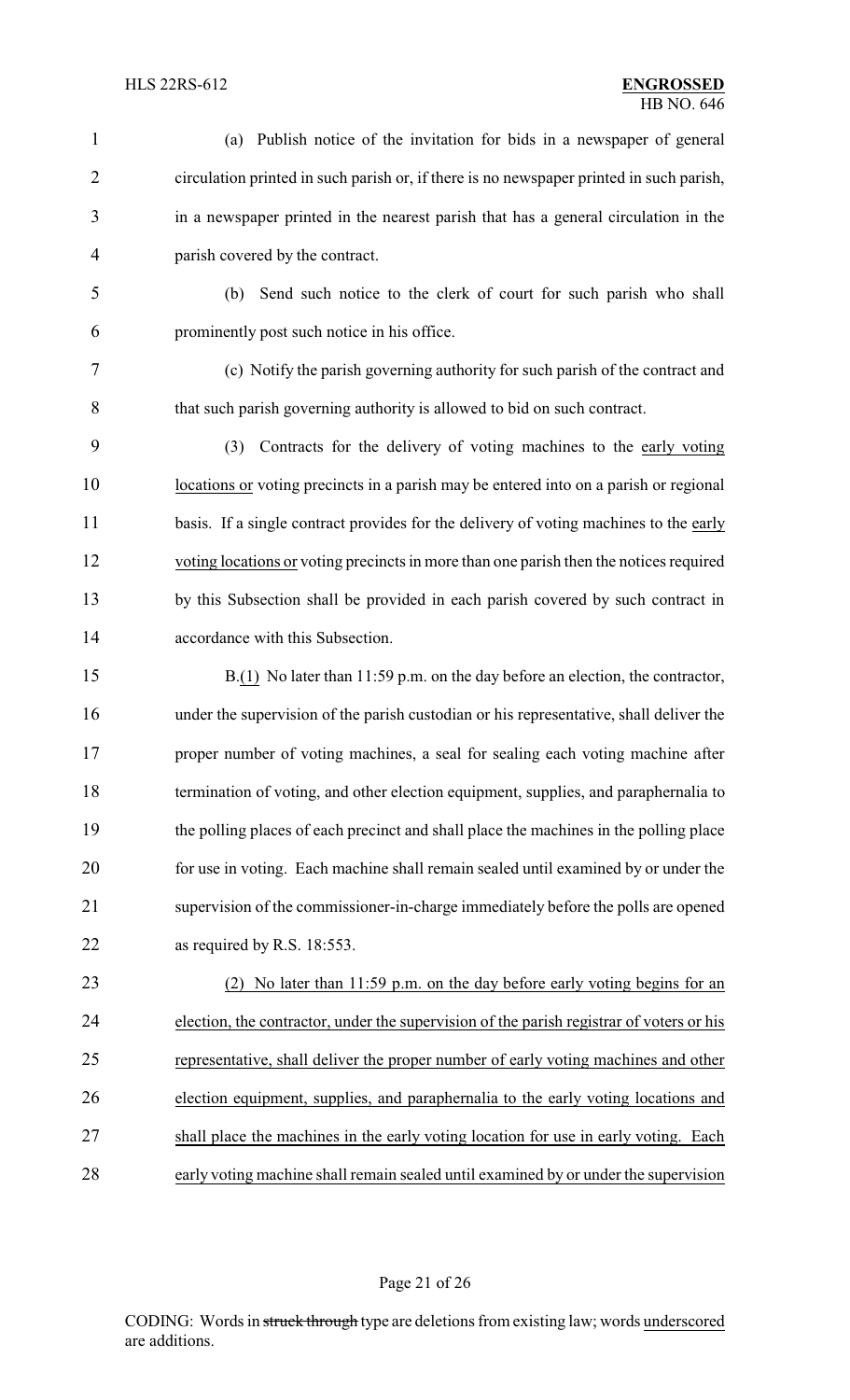| $\mathbf{1}$   | of the registrar or his deputy immediately before the early voting locations are              |
|----------------|-----------------------------------------------------------------------------------------------|
| 2              | opened.                                                                                       |
| 3              | Section 3. R.S. 18:1532 is hereby repealed in its entirety.                                   |
| $\overline{4}$ | Section 4.(A) Section 1, Section 3, and this Section of this Act shall become                 |
| 5              | effective upon signature of this Act by the governor or, if not signed by the governor, upon  |
| 6              | expiration of the time for bills to become law without signature by the governor, as provided |
| 7              | by Article III, Section 18 of the Constitution of Louisiana. If this Act is vetoed by the     |
| 8              | governor and subsequently approved by the legislature, Section 1, Section 3, and this Section |
| 9              | of this Act shall become effective on the day following such approval.                        |
| 10             | (B) Section 2 of this Act shall become effective on August 1, 2022.                           |

### DIGEST

The digest printed below was prepared by House Legislative Services. It constitutes no part of the legislative instrument. The keyword, one-liner, abstract, and digest do not constitute part of the law or proof or indicia of legislative intent. [R.S. 1:13(B) and 24:177(E)]

| HB 646 Engrossed | 2022 Regular Session | Stefanski |
|------------------|----------------------|-----------|
|                  |                      |           |

**Abstract:** Makes revisions to the La. Election Code.

Present law (R.S. 18:59.4) creates the La. Voter Registration Administrators' Certification Program to formalize and recognize the professional standards of registrars of voters, chief deputy registrars, and confidential assistants to registrars of voters in the state. Present law provides that one of the requirements of certification is 144 hours of course work to be completed within five years. Requires certification renewal every three years.

Proposed law retains present law except to provide that if a gubernatorially declared disaster impacts the certification process, the time period for completing the course work is six years and the certification renewal is required every four years.

Present law (R.S. 18:115) authorizes a person to register by mail to vote. Requires a person who registered by mail and who has not previously voted in the parish to vote either:

- (1) During early voting in the office of the registrar of voters.
- (2) In person at the precinct in which he is registered to vote.

Proposed law provides that a person who registered by mail may vote during early voting at any location where early voting is conducted rather than requiring that he vote at the registrar's office.

Present law provides exceptions to these limitations on where such a person may vote; provides that a person with a disability is exempt if he provides proof of the disability and a certification that because of the disability he cannot vote in person and he meets other requirements.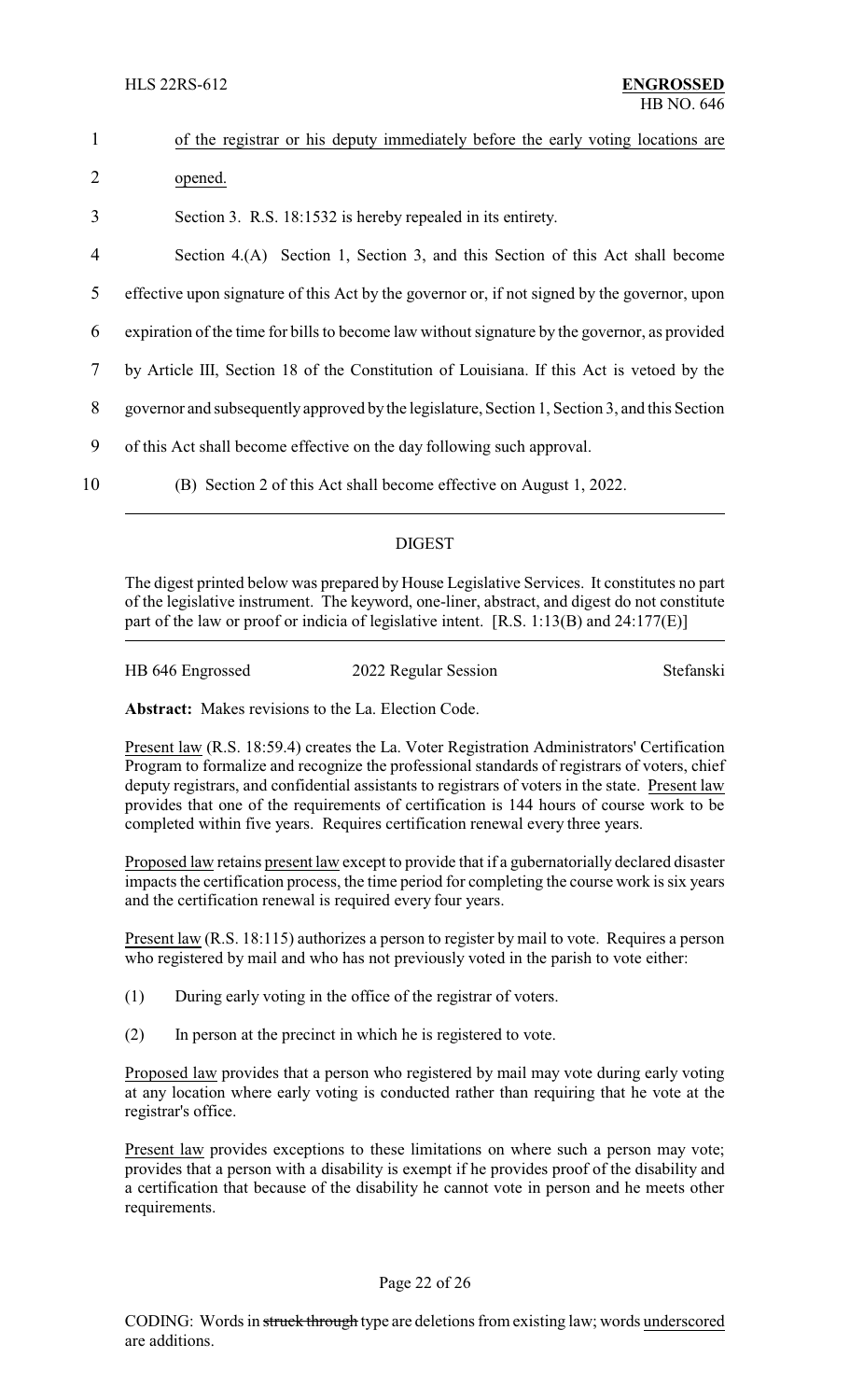Present law requires that the proof of a disability and certification that the person cannot vote in person be provided by a physician. Proposed law provides additionally that an optometrist, physician assistant, or nurse practitioner may provide such proof and certification.

Present law (R.S. 18:154) provides that the records of each registrar of voters are public records; however prohibits disclosure of the fact that a registered voter is entitled to assistance in voting and the following information of a registered voter:

- (1) The social security number.
- (2) The driver's license number.
- (3) The day and month of the date of birth.
- (4) The mother's maiden name.
- (5) The electronic mail address, except a registered voter who has qualified as a candidate for public office.
- (6) The short message service number.

Present law provides exceptions to the prohibition on the disclosure of such information. One such exception authorizes disclosure of the email address of a candidate to the Bd. of Ethics so that the board can contact the candidate about campaign finance reporting.

Proposed law further authorizes the board to contact candidates regarding the Code of Governmental Ethics.

Proposed law provides an additional exception; authorizes the Dept. of State or registrar of voters to transmit the full date of birth and mother's maiden name of a registered voter to the La. Dept. of Health to amend the voter's birth certificate.

Present law specifically prohibits disclosing the name and address of a law enforcement officer if he is engaging in hazardous activities to the extent that it is necessary for his name and address to be kept confidential. However, present law authorizes the disclosure of names and addresses of such officers on a general list.

Proposed law removes the general list exception to the prohibition.

Present law (R.S. 18:423) creates a board of election supervisors for each parish to supervise the preparation for and the conduct of all elections held in the parish. Provides that the board is comprised of the registrar of voters, the clerk of court, the chairman of the parish executive committee of each recognized political party or his designee who shall be a member of the parish executive committee of the same recognized political party, and one member appointed by the governor.

Proposed law authorizes each person appointing or designating a member to serve on the board to appoint or designate an alternate appointee or designee if the appointee or designee cannot serve.

Present law provides that each member of the parish board of election supervisors shall receive \$50 for each day, not to exceed six days, spent preparing for and supervising an election; provides that for a presidential or regularly scheduled congressional general election, the members receive compensation for seven days.

Proposed law makes the provision for seven days of compensation applicable to regularly scheduled congressional *primary* elections as well. Provides that the limits on the number

### Page 23 of 26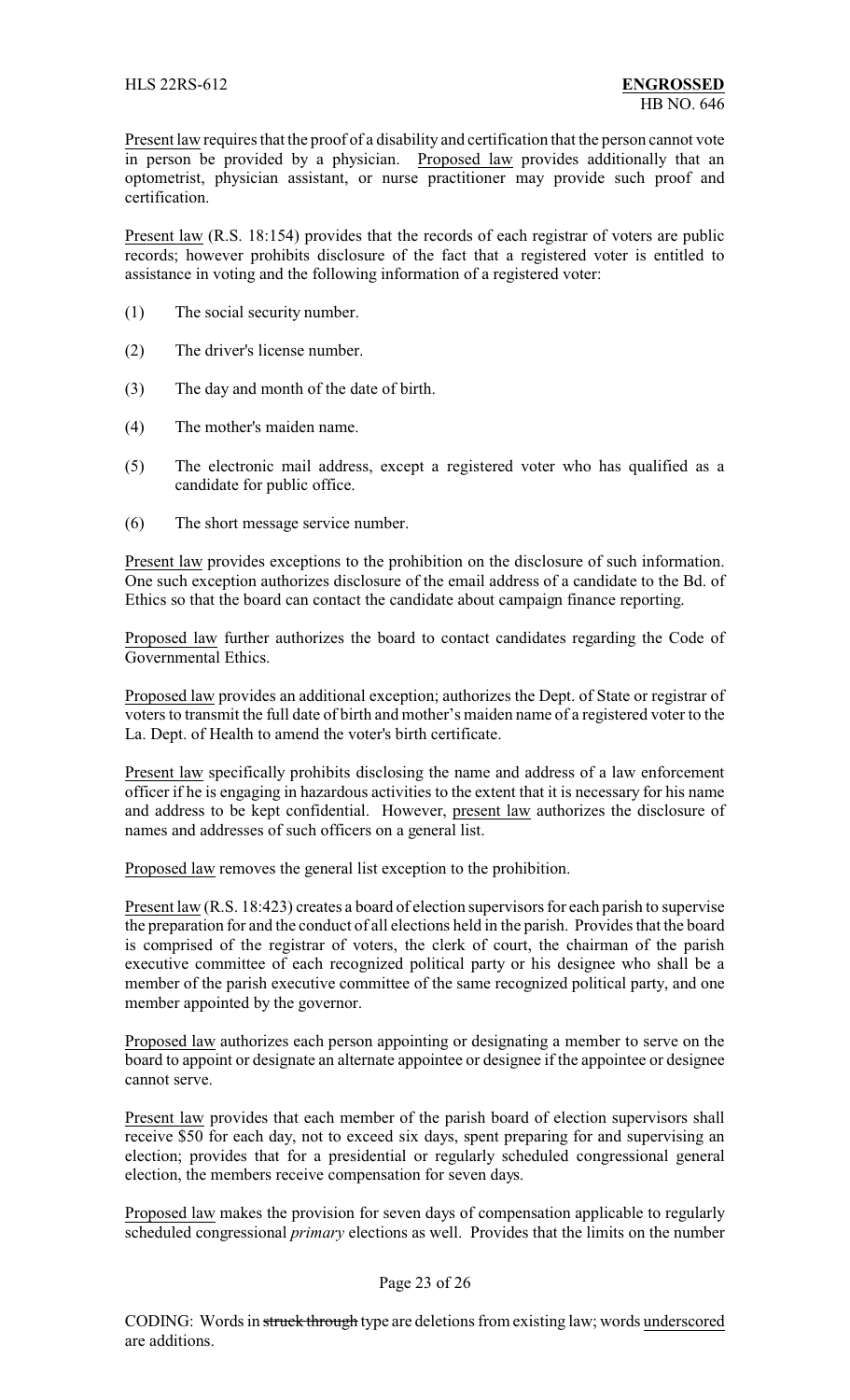of days a member may be compensated applies collectively to each position on the board, regardless of the designees or alternate appointees or designees that serve in the position.

Present law (R.S. 18:433) requires the clerk of court to conduct a course of instruction for commissioners-in-charge during the period beginning Aug. 1st through the end of Dec. of each year.

Proposed law provides that the clerk of court has until Jan. 31st to conduct the course if a gubernatorially declared state of emergency occurs during the otherwise required period.

Present law (R.S. 18: 602, 604, 621, 1278, 1279, and 1307) provides for special elections to fill vacancies in various elective offices and for recall elections. Provides that the governor or a local governing authority issue a proclamation calling such a special election. Requires that the proclamation be published in the official journal of each parish in which the election is to be held.

Proposed law provides that the secretary of state, rather than the governor, is responsible for publishing the proclamation in the appropriate official journals if the governor issued the proclamation.

Present law (R.S. 18:1300.2) provides a process for citizens to petition for an election to recall a public officer. Provides that the petition is considered filed when it is received in the office of the secretary of state, or at the time it is postmarked by the U.S. Postal Service or is receipted on a return receipt request form.

Proposed law removes provisions for considering postmark or return receipt dates as the date of filing; provides that the petition is filed when it is received by the secretary of state. Further provides that upon receipt of the petition, the secretary of state shall produce a report of the number of qualified electors in the jurisdiction of the office being recalled and shall notify the registrar of voters of the number of qualified electors for issuance of the certification. (Present law requires the registrar to certify various information regarding the petition, including the number of qualified electors who signed the petition.)

Present law (R.S. 18:1306) requires the secretary of state to prepare absentee by mail ballot envelopes, instructions, certificates, and other balloting paraphernalia, subject to approval of the attorney general as to content.

Proposed law provides that the specifications of the absentee by mail ballot envelopes shall be determined by the secretary of state.

Present law (R.S. 18:1308) provides relative to voting by mail and by electronic transmission of ballots. Provides relative to the duties of the secretary of state regarding such voting, including a requirement that he take all actions reasonably necessary to allow registered voters who are unable to vote during early voting or at the polling place on election day due to out-of-state work responsibilities relating to a declared emergency to vote.

Proposed law retains present law and expands the duty of the secretary of state to include voters who are out of their home *parish* due to work responsibilities relating to a declared emergency.

Present law (R.S. 18:1309) provides relative to early voting, including provisions for utilizing commissioners selected and trained by the registrar of voters.

Proposed law for an election within one year of a declared emergency, authorizes a registrar of voters who determines that there is a parishwide shortage of early voting commissioners because a significant number of earlyvoting commissioners have been temporarilydisplaced due to the declared emergency to send a request to the secretary of state for additional early voting commissioners from other parishes. Provides that the secretary of state shall approve

#### Page 24 of 26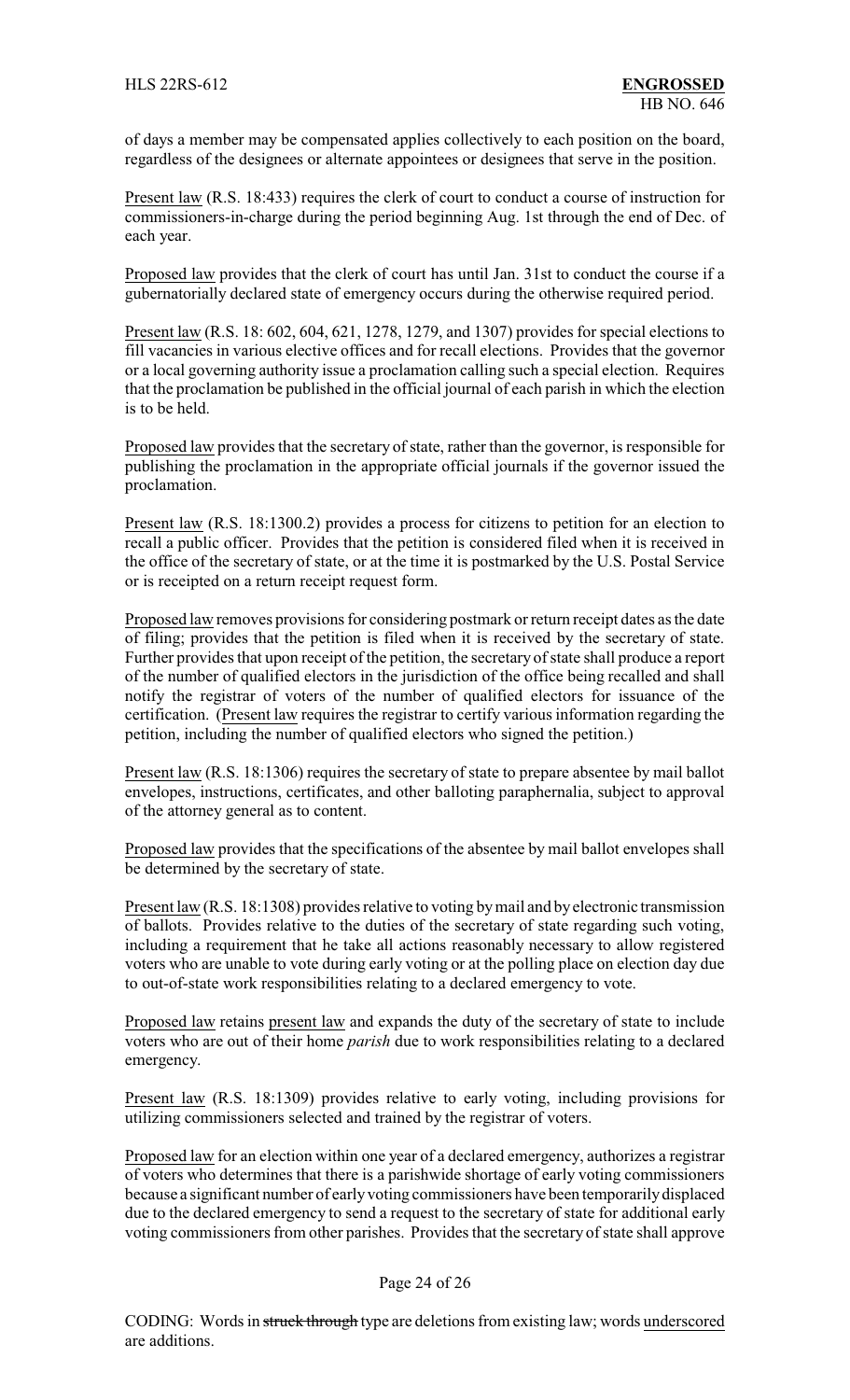the request if he determines that there is a need for additional early voting commissioners and that the allocation of additional commissioners is feasible. Provides otherwise with respect to such commissioners. Provides that they may be reimbursed for travel expenses if reimbursement is approved by the secretary of state.

Present law (R.S. 18:1313 and 1313.1) provides relative to the tabulation of absentee by mail and early voting ballots.

Proposed law removes a requirement that the results of such tabulation be announced in the order the offices and candidates and propositions are listed on the ballot. Adds a requirement that the results be posted at the location where the tabulation was conducted and at the registrar's office.

Present law provides for recounts, upon request by a candidate, of absentee by mail and early voting ballots.

Proposed law requires that the registrar preserve such ballots and prohibit their inspection until they have been recounted.

Present law (R.S. 18:1371) provides that the secretary of state shall contract for the delivery to the voting precincts of the machines and other election equipment and supplies for which he is responsible and for their return to the storage warehouses.

Proposed law retains present law and provides that the secretary of state may also contract for delivery early voting machines and equipment in parishes that have three or more early voting locations.

Present law (R.S. 18:1511.3) provides that the Supervisory Committee on Campaign Finance Disclosure shall notify certain candidates of the deadline to submit the annual report as provided in R.S. 18:1491.6(E) and 18:1495.4(E) and of the information required in the report. Further provides that each notice shall be mailed at least 30 days prior to the date the report is due.

Proposed law retains present law and provides that such notice may be mailed or sent via electronic mail.

Present law (R.S. 18:1532) requires candidates and political committees to file election day expenditure reports with the Supervisory Committee on Campaign Finance Disclosure that include the total amount of expenditure made on election day for the following:

- (1) Television advertising.
- (2) Radio advertising.
- (3) Newspaper advertising.
- (4) Services by election day workers.
- (5) Contributions or expenditures to organizations for election day activities or services in support of a candidate or candidates or in opposition to a candidate or candidates.
- (6) Automated calls using a prerecorded or artificial voice as part of the calling.

Proposed law repeals present law.

Effective in part upon governor's signature or lapse of time for gubernatorial action. Effective in part Aug. 1, 2022.